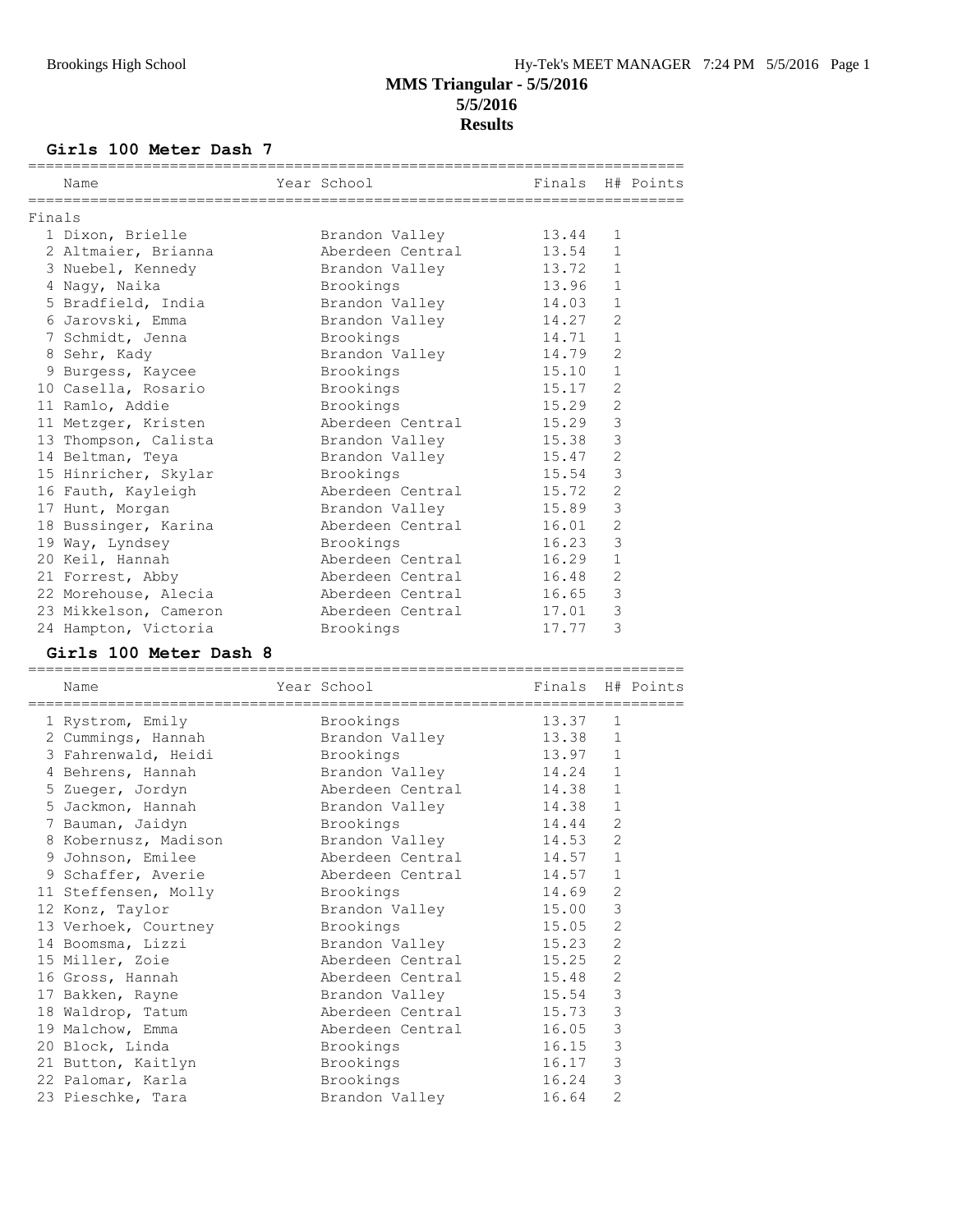**MMS Triangular - 5/5/2016 5/5/2016**

### **Results**

**....Girls 100 Meter Dash 8**

24 Aman, Avery **Aberdeen Central** 17.17 3

**Girls 200 Meter Dash 7**

| Name                  | Year School<br>--------------------- | Finals H# Points |                |  |
|-----------------------|--------------------------------------|------------------|----------------|--|
| 1 Naqy, Naika         | Brookings                            | 29.36            | $\mathbf{1}$   |  |
| 2 Jorgenson, Olivia   | Brookings                            | 29.73            | $\mathbf{1}$   |  |
| 3 Riggs, Ava          | Aberdeen Central                     | 30.16            | $\mathbf{1}$   |  |
| 4 Driscoll, Karsyn    | Brandon Valley                       | 30.70            | $\mathbf{1}$   |  |
| 5 Peterson, Dannyn    | Brookings                            | 30.91            | $\mathbf{1}$   |  |
| 6 Stengle, Jenna      | Brandon Valley                       | 31.16            | $\mathcal{L}$  |  |
| 7 Metzger, Kristen    | Aberdeen Central                     | 31.92            | $\mathbf{1}$   |  |
| 8 Blok, Abigail       | Brandon Valley                       | 32.10            | $\mathbf{1}$   |  |
| 9 Dean, Morgan        | Aberdeen Central                     | 32.56            | $\overline{2}$ |  |
| 10 Dixon, Avery       | Brookings                            | 32.84            | 3              |  |
| 11 Fauth, Kayleigh    | Aberdeen Central                     | 32.99            | $\overline{2}$ |  |
| 12 Orr, Julia         | Aberdeen Central                     | 33.32            | 3              |  |
| 13 Thompson, Calista  | Brandon Valley                       | 33.36            | 1              |  |
| 14 Jorgensen, Leandra | Brookings                            | 33.43            | $\overline{2}$ |  |
| 15 Myhre, Grace       | Aberdeen Central                     | 33.50            | 3              |  |
| 16 Kemner, Laura      | Brandon Valley                       | 33.86            | $\overline{2}$ |  |
| 17 DeVerney, Jenayah  | Brookings                            | 35.51            | 3              |  |
| 18 Mikkelson, Cameron | Aberdeen Central                     | 36.12            | 3              |  |
| 19 Morehouse, Alecia  | Aberdeen Central                     | 36.52            | 3              |  |
| 20 Marshall, Alison   | Brookings                            | 41.68            | 3              |  |
|                       |                                      |                  |                |  |

#### **Girls 200 Meter Dash 8**

| Name                  | Year School      | Finals H# Points |                |  |
|-----------------------|------------------|------------------|----------------|--|
| 1 Rystrom, Emily      | Brookings        | 27.85            | $\mathbf{1}$   |  |
| 2 Schopp, Bailee      | Aberdeen Central | 27.99            | $\mathbf{1}$   |  |
| 3 Fahrenwald, Heidi   | Brookings        | 29.62            | $\mathbf{1}$   |  |
| 4 Reiter, Brittney    | Brandon Valley   | 30.50            | $\mathbf{1}$   |  |
| 5 Van Horn, Sophie    | Brandon Valley   | 31.35            | $\mathbf 1$    |  |
| 6 Schaffer, Averie    | Aberdeen Central | 31.36            | $\mathbf{1}$   |  |
| 7 Hunstad, Jayda      | Aberdeen Central | 31.42            | $\overline{2}$ |  |
| 8 Verhoek, Courtney   | Brookings        | 31.43            | 2              |  |
| 9 Eide, Bel           | Brandon Valley   | 31.77            | $\overline{2}$ |  |
| 10 Steffensen, Molly  | Brookings        | 31.90            | $\mathbf{1}$   |  |
| 11 Janis, Aaliyah     | Aberdeen Central | 32.29            | 3              |  |
| 12 Miller, Zoie       | Aberdeen Central | 32.95            | $\overline{2}$ |  |
| 13 Schanzenbach, Elle | Aberdeen Central | 33.12            | 2              |  |
| 14 Bauer, Allie       | Aberdeen Central | 33.17            | 3              |  |
| 15 Malchow, Emma      | Aberdeen Central | 33.34            | 3              |  |
| 16 Hirschoff, Reese   | Brookings        | 33.41            | 2              |  |
| 17 Block, Linda       | Brookings        | 34.13            | $\mathcal{S}$  |  |
| 18 Button, Kaitlyn    | Brookings        | 34.17            | 3              |  |
| 19 Palomar, Karla     | Brookings        | 35.42            | 3              |  |
| 20 Aman, Avery        | Aberdeen Central | 36.26            | 3              |  |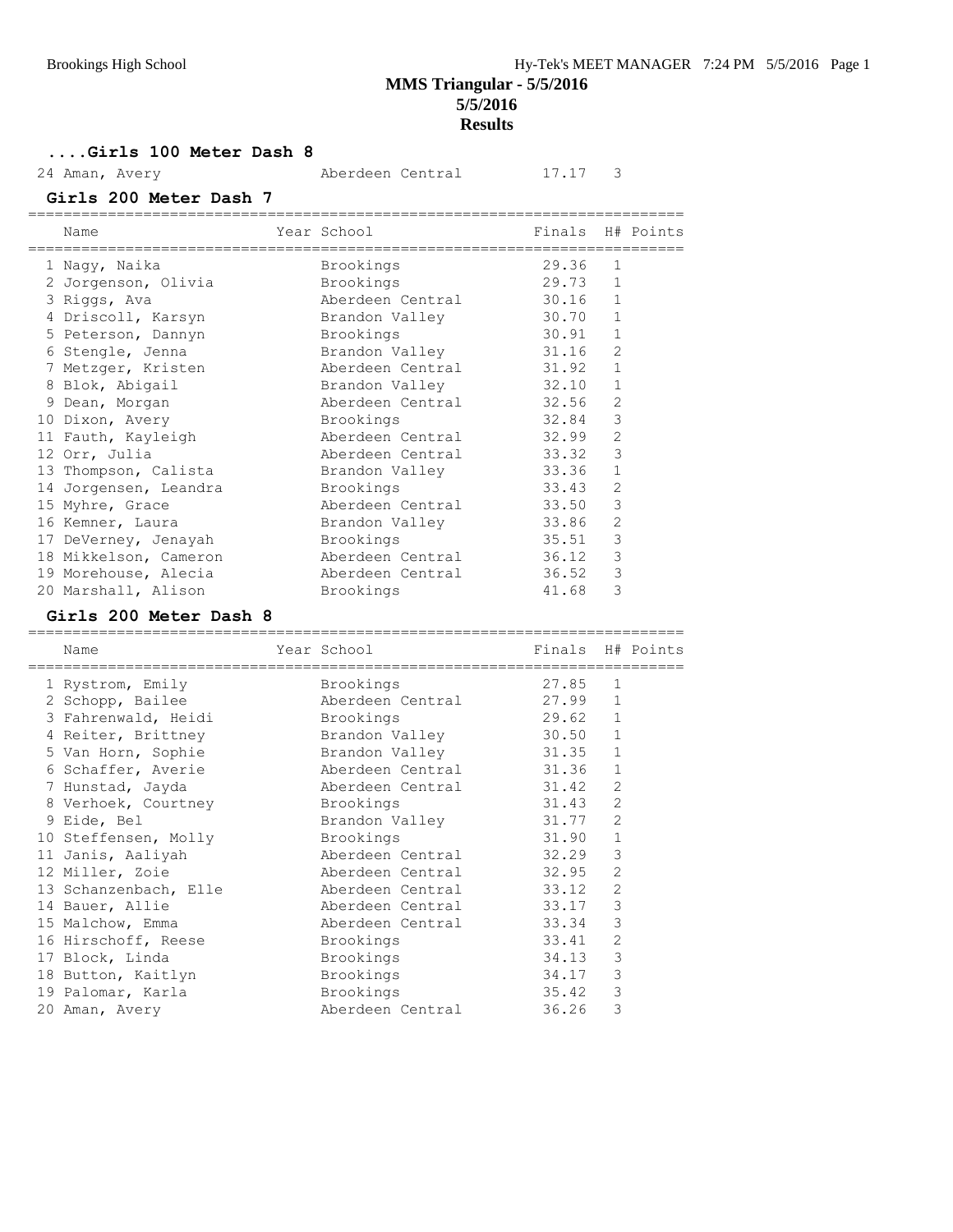#### **Girls 400 Meter Dash 8**

| Name               | Year School      | Finals H# Points |                |  |
|--------------------|------------------|------------------|----------------|--|
| 1 Miller, Clarissa | Brookings        | 1:08.89          |                |  |
| 2 McKibben, Mariah | Brookings        | 1:09.94          | $\overline{1}$ |  |
| 3 Kelley, Hannah   | Aberdeen Central | 1:10.23          | 1              |  |
| 4 Cordie, McKenzie | Aberdeen Central | 1:11.18          |                |  |
| 5 Martens, Maria   | Aberdeen Central | 1:11.83          | 1              |  |
| 6 Munce, Maddie    | Brandon Valley   | 1:13.68          | 1              |  |
| 7 Felderman, Kylie | Brandon Valley   | 1:14.18          |                |  |
| 8 Osbeck, Katie    | Brookings        | 1:15.38          | 1              |  |
| 9 Charging, Amy    | Brookings        | 1:17.63          | $\mathcal{D}$  |  |
|                    |                  |                  |                |  |

#### **Girls 400 Meter Dash 7**

| Name                | Year School    |                  | Finals H# Points |                |  |
|---------------------|----------------|------------------|------------------|----------------|--|
| 1 Riggs, Ava        |                | Aberdeen Central | 1:09.45          | $\overline{1}$ |  |
| 2 Allison, Adalyn   |                | Aberdeen Central | 1:09.73          | $\overline{1}$ |  |
| 3 Jarovski, Emma    | Brandon Valley |                  | 1:10.37          | $\overline{1}$ |  |
| 4 Stern, Cherish    | Brookings      |                  | 1:12.00          | 1              |  |
| 5 Moose, Natalie    | Brandon Valley |                  | 1:14.75          | $\overline{1}$ |  |
| 6 Vigants, Ashley   | Brandon Valley |                  | 1:16.14          | $\overline{1}$ |  |
| 7 Bussinger, Karina |                | Aberdeen Central | 1:23.34          | 1              |  |
| 8 Grode, Shaylee    |                | Aberdeen Central | 1:24.14          |                |  |
| 9 Keil, Hannah      |                | Aberdeen Central | 1:25.39          | 2              |  |

#### **Girls 800 Meter Run 7**

| Name                 | Year School      | Finals Points |  |
|----------------------|------------------|---------------|--|
| 1 Douglass, Zoe      | Aberdeen Central | 2:25.14       |  |
| 2 Miller, Trinity    | Aberdeen Central | 2:43.81       |  |
| 3 Hermansen, Jordan  | Aberdeen Central | 2:48.08       |  |
| 4 Riggs, Ava         | Aberdeen Central | 2:48.72       |  |
| 5 Udell, Sierra      | Aberdeen Central | 3:02.83       |  |
| 6 Vigants, Ashley    | Brandon Valley   | 3:05.01       |  |
| 7 Schelske, Alexis   | Brookings        | 3:05.48       |  |
| 8 Siemonsma, Lily    | Brookings        | 3:18.71       |  |
| 9 Thvedt, Johanna    | Brookings        | 3:28.34       |  |
| 10 Jorgenson, Reagan | Brandon Valley   | 3:35.13       |  |

### **Girls 800 Meter Run 8**

|  | Name                 | Year School      | Finals Points |  |
|--|----------------------|------------------|---------------|--|
|  | 1 Powers, Ainsley    | Brookings        | 2:43.75       |  |
|  | 2 Pelletier, Sydney  | Brandon Valley   | 2:51.90       |  |
|  | 3 Heier, Grace       | Brookings        | 2:59.10       |  |
|  | 4 Munce, Maddie      | Brandon Valley   | 3:04.42       |  |
|  | 5 Aberle, Tiana      | Aberdeen Central | 3:04.78       |  |
|  | 6 Thompson, Libby    | Brookings        | 3:09.10       |  |
|  | 7 VanVeen, Stephanie | Aberdeen Central | 3:09.50       |  |
|  | 8 Frost, Hannah      | Brandon Valley   | 3:11.10       |  |
|  | 9 Stover, Erin       | Brookings        | 3:12.66       |  |
|  | 10 Dierson, Tori     | Brookings        | 3:18.19       |  |
|  |                      |                  |               |  |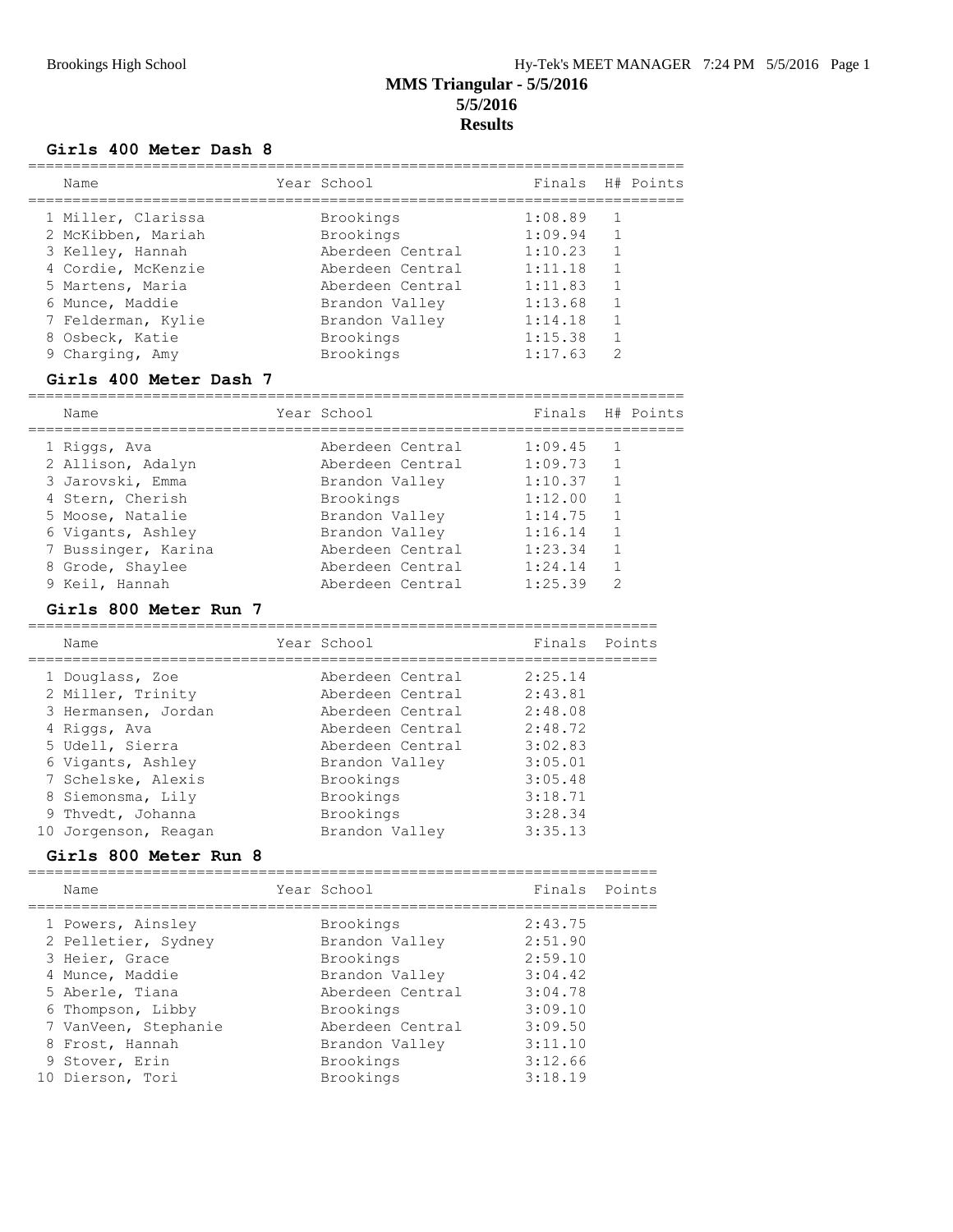#### **Girls 1600 Meter Run 8**

|  | Name                 | Year School      | Finals Points |  |
|--|----------------------|------------------|---------------|--|
|  | 1 Powers, Ainsley    | Brookings        | 5:47.53       |  |
|  | 2 McKibben, Mariah   | Brookings        | 6:11.89       |  |
|  | 3 Pelletier, Sydney  | Brandon Valley   | 6:27.44       |  |
|  | 4 Osbeck, Katie      | Brookings        | 6:32.51       |  |
|  | 5 Thompson, Libby    | Brookings        | 6:39.10       |  |
|  | 6 Aberle, Tiana      | Aberdeen Central | 6:45.58       |  |
|  | 7 Stover, Erin       | Brookings        | 6:49.82       |  |
|  | 8 VanVeen, Stephanie | Aberdeen Central | 6:52.46       |  |
|  | 9 Heier, Grace       | Brookings        | 7:00.80       |  |
|  | 10 Dierson, Tori     | Brookings        | 7:10.15       |  |
|  |                      |                  |               |  |

### **Girls 1600 Meter Run 7**

| Name                 | Year School      | Finals Points |  |
|----------------------|------------------|---------------|--|
| 1 Hermansen, Jordan  | Aberdeen Central | 5:58.06       |  |
| 2 Miller, Trinity    | Aberdeen Central | 5:59.10       |  |
| 3 Stensrud, Isabella | Brandon Valley   | 6:33.63       |  |
| 4 Schelske, Alexis   | Brookings        | 6:40.31       |  |
| 5 Siemonsma, Lily    | Brookings        | 7:04.54       |  |
| 6 Thompson, Grace    | Aberdeen Central | 7:09.57       |  |
| 7 Thvedt, Johanna    | Brookings        | 7:43.87       |  |

### **Girls 100 Meter Hurdles 7**

| Name                 | Year School      | Finals H# Points |                |  |
|----------------------|------------------|------------------|----------------|--|
| 1 Dixon, Brielle     | Brandon Valley   | 17.06            | 1              |  |
| 2 Taylor, Brianna    | Brookings        | 18.18            | 1              |  |
| 3 Kusler, Brooklyn   | Aberdeen Central | 18.23            | $\mathbf{1}$   |  |
| 4 Walsh, Hanna       | Brookings        | 19.53            | $\overline{2}$ |  |
| 5 Lyke, Jaiden       | Aberdeen Central | 19.68            | $\mathbf 1$    |  |
| 6 Tolman, Grace      | Brookings        | 19.74            | 3              |  |
| 7 Kindt, Trinity     | Brookings        | 19.95            | $\overline{2}$ |  |
| 8 Glanzer, Makenna   | Aberdeen Central | 20.56            | $\overline{2}$ |  |
| 9 Stevens, Sierra    | Brookings        | 20.72            | $\mathbf{1}$   |  |
| 10 Pearce, Hannah    | Brandon Valley   | 21.14            | $\mathbf{1}$   |  |
| 11 Siemonsma, Lily   | Brookings        | 21.47            | 3              |  |
| 12 Udell, Sierra     | Aberdeen Central | 21.59            | $\overline{2}$ |  |
| 13 Moose, Natalie    | Brandon Valley   | 21.83            | $\overline{2}$ |  |
| 14 Stratman, Samirah | Brandon Valley   | 22.08            | 3              |  |
| 15 Kranz, Kimberly   | Brandon Valley   | 22.53            | 3              |  |
| 16 Dannen, Morgan    | Aberdeen Central | 22.59            | 3              |  |
| 17 Kemner, Laura     | Brandon Valley   | 24.17            | 2              |  |
| 18 Kienast, Trista   | Brookings        | 24.58            | 2              |  |

### **Girls 100 Meter Hurdles 8**

| Name                  | Year School    | Finals H# Points |                |  |
|-----------------------|----------------|------------------|----------------|--|
| 1 Hegdahl, Ellie      | Brookings      | 16.92            | $\overline{1}$ |  |
| 2 Langenhorst, Breana | Brandon Valley | 17.66            |                |  |
| 3 Cummings, Hannah    | Brandon Valley | 17.82            |                |  |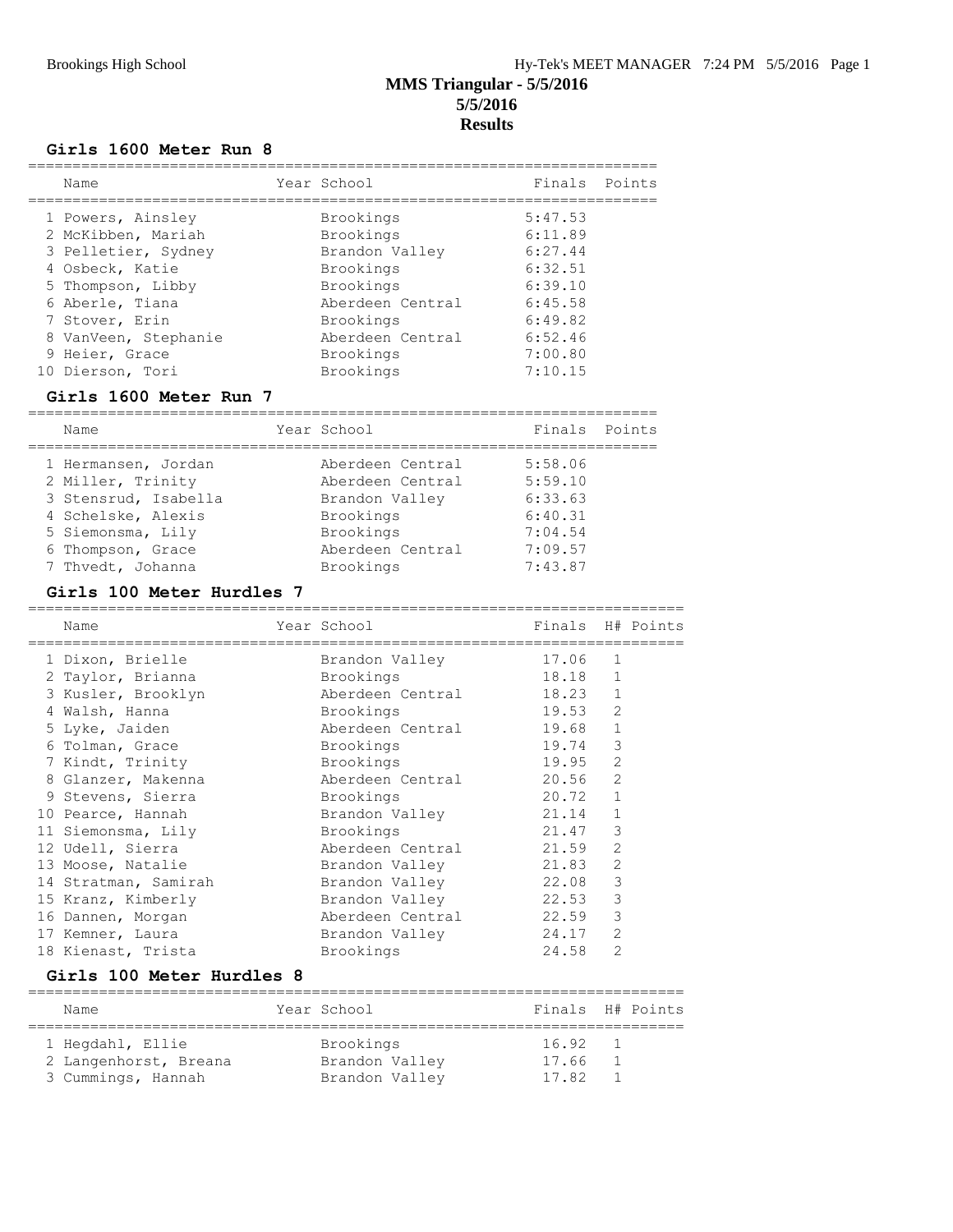### **....Girls 100 Meter Hurdles 8**

| 4 Weisbeck, Regan     | Brookings        | 18.49 |               |
|-----------------------|------------------|-------|---------------|
| 5 Dougherty, Gracelyn | Brandon Valley   | 18.82 | 2             |
| 6 Schnell, Zoe        | Aberdeen Central | 18.94 | 2             |
| 7 Verhoek, Courtney   | Brookings        | 19.99 | 2             |
| 8 Farsdale, Hope      | Brandon Valley   | 20.24 | 2             |
| 9 Watkins, Kayla      | Brandon Valley   | 20.43 | -1            |
| 10 Bakken, Rayne      | Brandon Valley   | 20.93 | 1             |
| 11 Frost, Hannah      | Brandon Valley   | 21.70 | 2             |
| 12 Konz, Taylor       | Brandon Valley   | 22.12 | $\mathcal{L}$ |
| 13 Frohling, Mirra    | Aberdeen Central | 23.04 | 2             |

#### **Girls 200 Meter Hurdles 8**

| Name             | Year School      | Finals Points |  |
|------------------|------------------|---------------|--|
|                  |                  |               |  |
| 1 Hegdahl, Ellie | Brookings        | 31.82         |  |
| 2 Schnell, Zoe   | Aberdeen Central | 33.94         |  |
| 3 Nolz, Madison  | Brandon Valley   | 34.35         |  |
| 4 Mairs, Macy    | Brandon Valley   | 38.98         |  |
| 5 Frost, Hannah  | Brandon Valley   | 39.02         |  |
| 6 Bakken, Rayne  | Brandon Valley   | 39.44         |  |

#### **Girls 200 Meter Hurdles 7**

| Name                | Year School      | Finals |                | H# Points |
|---------------------|------------------|--------|----------------|-----------|
| 1 Kusler, Brooklyn  | Aberdeen Central | 32.91  | $\mathbf{1}$   |           |
| 2 Taylor, Brianna   | Brookings        | 33.11  |                |           |
| 3 Burgess, Kaycee   | Brookings        | 34.60  | 1              |           |
| 4 Lyke, Jaiden      | Aberdeen Central | 35.66  | $\mathbf{1}$   |           |
| 5 Walsh, Hanna      | Brookings        | 35.97  | $\mathcal{L}$  |           |
| 6 Hermansen, Jordan | Aberdeen Central | 36.06  | 1              |           |
| 7 Tolman, Grace     | Brookings        | 36.29  | $\mathfrak{D}$ |           |
| 8 Pearce, Hannah    | Brandon Valley   | 36.98  | 1              |           |
| 9 Moose, Natalie    | Brandon Valley   | 37.57  | 1              |           |
| 10 Glanzer, Makenna | Aberdeen Central | 38.33  | $\overline{2}$ |           |
| 11 Kranz, Kimberly  | Brandon Valley   | 38.62  | $\mathfrak{D}$ |           |
| 12 Udell, Sierra    | Aberdeen Central | 39.34  | 2              |           |
| 13 Dannen, Morgan   | Aberdeen Central | 41.23  | $\mathcal{L}$  |           |
| 14 Kienast, Trista  | Brookings        | 49.36  | $\mathfrak{D}$ |           |

### **Girls 4x100 Meter Relay 7**

| School                 | Finals Points |  |
|------------------------|---------------|--|
| 1 Aberdeen Central 'A' | 58.10         |  |
| 2 Brandon Valley 'A'   | 58.17         |  |
| 3 Brookings 'A'        | 59.45         |  |
| 4 Aberdeen Central 'B' | 1:02.25       |  |
| 5 Brandon Valley 'B'   | 1:04.22       |  |
| 6 Brookings 'B'        | 1:04.95       |  |
|                        |               |  |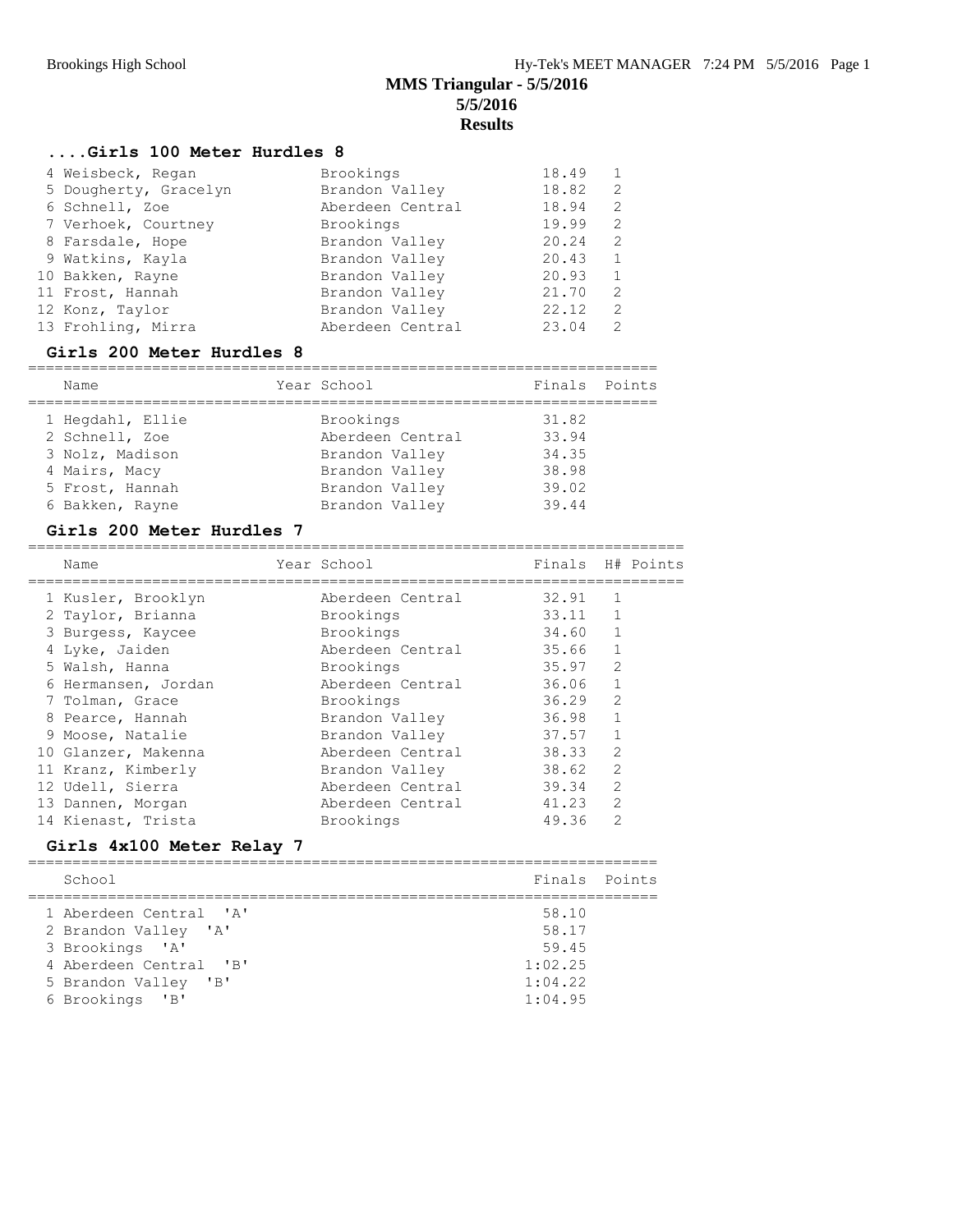### **Girls 4x100 Meter Relay 8**

| School                 | Finals Points |  |
|------------------------|---------------|--|
| 1 Brookings 'A'        | 54.15         |  |
| 2 Aberdeen Central 'A' | 55.61         |  |
| 3 Brandon Valley 'A'   | 55.90         |  |
| 4 Brookings 'B'        | 56.92         |  |
| 5 Aberdeen Central 'B' | 59.64         |  |
| 6 Brandon Valley 'B'   | 1:00.65       |  |
|                        |               |  |

### **Girls 4x200 Meter Relay 7**

| School                 | Finals Points |  |
|------------------------|---------------|--|
| 1 Brandon Valley 'A'   | 1:56.17       |  |
| 2 Aberdeen Central 'A' | 2:03.08       |  |
| 3 Brookings 'A'        | 2:11.04       |  |
| 4 Brandon Valley 'B'   | 2:11.90       |  |
| 5 Brandon Valley 'C'   | 2:12.30       |  |
| 6 Brookings 'B'        | 2:17.28       |  |
| 7 Brandon Valley 'D'   | 2:17.43       |  |

### **Girls 4x200 Meter Relay 8**

| School                                           | Finals Points |  |
|--------------------------------------------------|---------------|--|
| 1 Aberdeen Central 'A'                           | 2:00.25       |  |
| 2 Brookings 'A'                                  | 2:00.90       |  |
| 3 Brandon Valley 'A'                             | 2:01.06       |  |
| 4 Brandon Valley<br>$\overline{\phantom{a}}$ 'B' | 2:08.09       |  |
| 5 Aberdeen Central 'B'                           | 2:14.96       |  |
|                                                  |               |  |

### **Girls 4x400 Meter Relay 8**

| School                                    | Finals Points      |  |
|-------------------------------------------|--------------------|--|
| 1 Brookings 'A'<br>2 Aberdeen Central 'A' | 4:40.19<br>4:49.76 |  |
| 3 Aberdeen Central 'B'                    | 4:52.18            |  |

### **Girls 4x400 Meter Relay 7**

| School                                    | Finals Points      |  |
|-------------------------------------------|--------------------|--|
| 1 Aberdeen Central 'A'<br>2 Brookings 'A' | 4:35.11<br>4:48.32 |  |
| 3 Aberdeen Central 'B'                    | 4:49.76            |  |

### **Girls 800 Sprint Medley 8**

| School                                                                                      | Finals Points                            |  |
|---------------------------------------------------------------------------------------------|------------------------------------------|--|
| 1 Brookings 'A'<br>2 Aberdeen Central 'A'<br>3 Brandon Valley 'A'<br>4 Aberdeen Central 'B' | 2:08.40<br>2:11.63<br>2:16.43<br>2:21.71 |  |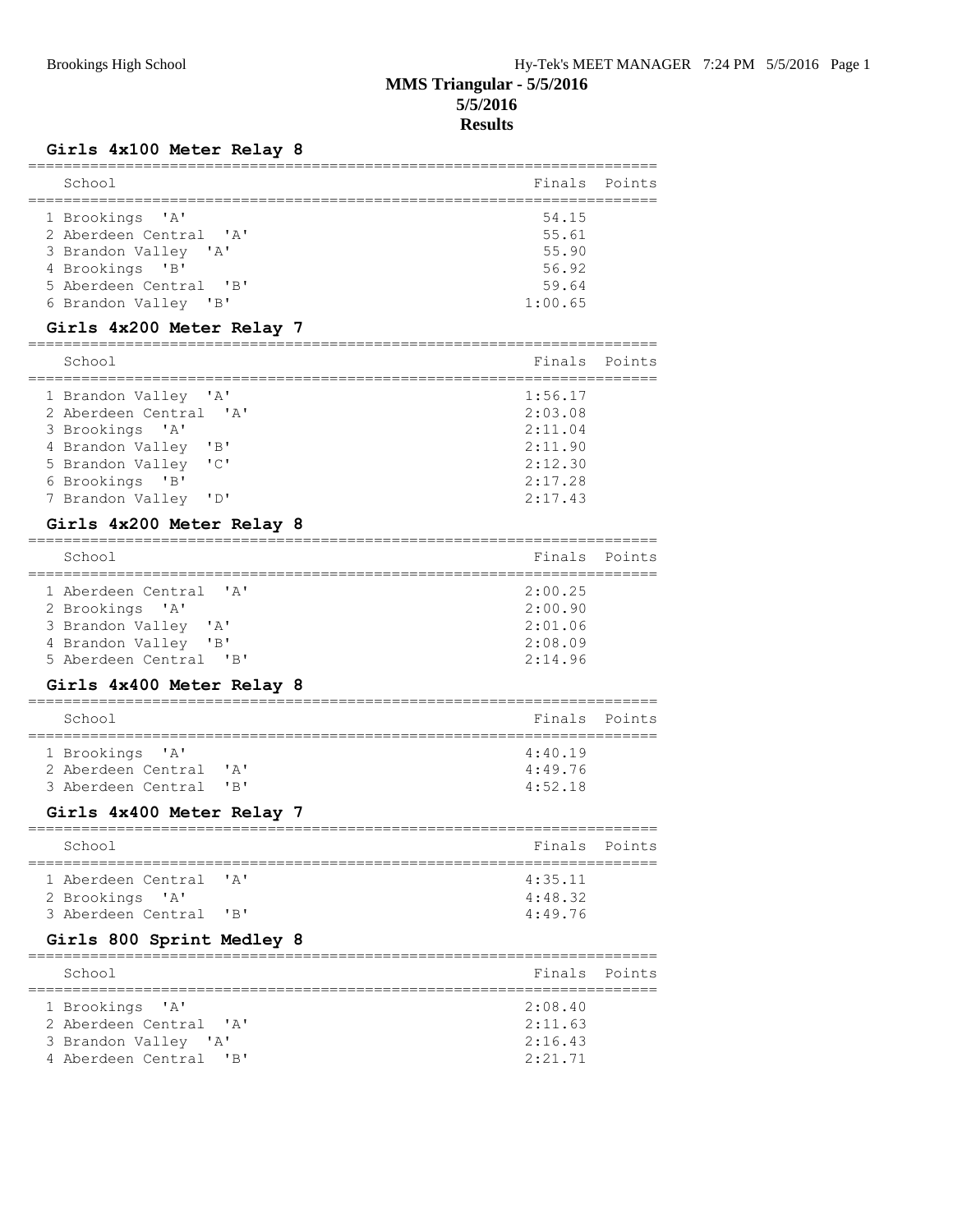# **Girls 800 Sprint Medley 7**

| School                                                                                                       | Finals Points                                       |  |
|--------------------------------------------------------------------------------------------------------------|-----------------------------------------------------|--|
| 1 Brandon Valley 'A'<br>2 Brandon Valley 'B'<br>3 Aberdeen Central 'A'<br>4 Brookings 'A'<br>5 Brookings 'B' | 2:12.12<br>2:13.62<br>2:19.16<br>2:22.28<br>2:23.28 |  |
| 6 Aberdeen Central 'B'                                                                                       | 2:38.51                                             |  |

# **Girls High Jump 7**

| Name                 | Year School      | Finals       | Points |
|----------------------|------------------|--------------|--------|
| 1 Dixon, Brielle     | Brandon Valley   | $4 - 06.00$  |        |
| 2 Taylor, Brianna    | Brookings        | $J4 - 06.00$ |        |
| 3 Beltman, Teya      | Brandon Valley   | $4 - 04.00$  |        |
| 4 Bradfield, India   | Brandon Valley   | $J4 - 04.00$ |        |
| 5 Naqy, Naika        | Brookings        | $4 - 02.00$  |        |
| 6 Safeir, Kennedy    | Brandon Valley   | $J4 - 02.00$ |        |
| 7 Rippentrop, Macy   | Brandon Valley   | $J4 - 02.00$ |        |
| 7 Voegele, Madi      | Aberdeen Central | $J4 - 02.00$ |        |
| 9 Allen, Amari       | Brandon Valley   | $4 - 00.00$  |        |
| 9 Tolman, Grace      | Brookings        | $4 - 00.00$  |        |
| 9 Sazonov, Crystal   | Brandon Valley   | $4 - 00.00$  |        |
| 12 Casella, Rosario  | Brookings        | $3 - 10.00$  |        |
| 12 Birath, Kylie     | Brandon Valley   | $3 - 10.00$  |        |
| 14 Herding, Cassidy  | Brookings        | $3 - 08.00$  |        |
| 14 Hinricher, Skylar | Brookings        | $3 - 08.00$  |        |
| 14 Sehr, Kady        | Brandon Valley   | $3 - 08.00$  |        |
| -- Otterson, Ingrid  | Brookings        | ΝH           |        |
| -- Grode, Shaylee    | Aberdeen Central | ΝH           |        |

## **Girls High Jump 8**

| Name                  | Year School      | Finals       | Points |
|-----------------------|------------------|--------------|--------|
| 1 Reiter, Brittney    | Brandon Valley   | $4 - 04.00$  |        |
| 2 Miller, Clarissa    | Brookings        | $J4 - 04.00$ |        |
| 3 Watkins, Kayla      | Brandon Valley   | $4 - 02.00$  |        |
| 4 Kobernusz, Madison  | Brandon Valley   | $J4 - 02.00$ |        |
| 4 Weisbeck, Regan     | Brookings        | $J4 - 02.00$ |        |
| 6 Dougherty, Gracelyn | Brandon Valley   | $J4 - 02.00$ |        |
| 7 Skyberg, Dezarae    | Brandon Valley   | $J4 - 02.00$ |        |
| 8 Lundquist, Aspyn    | Aberdeen Central | $3 - 10.00$  |        |
| 8 Frohling, Mirra     | Aberdeen Central | $3 - 10.00$  |        |
| 8 Goetz, Olivia       | Aberdeen Central | $3 - 10.00$  |        |
| 8 Nolz, Madison       | Brandon Valley   | $3 - 10.00$  |        |
| -- Gross, Hannah      | Aberdeen Central | NΗ           |        |
| -- Eckhoff, Kensi     | Aberdeen Central | ΝH           |        |

### **Girls Pole Vault 7**

| Name                 |  | Year School | Finals Points |  |
|----------------------|--|-------------|---------------|--|
| 1 Jorgensen, Leandra |  | Brookings   | $6 - 00.00$   |  |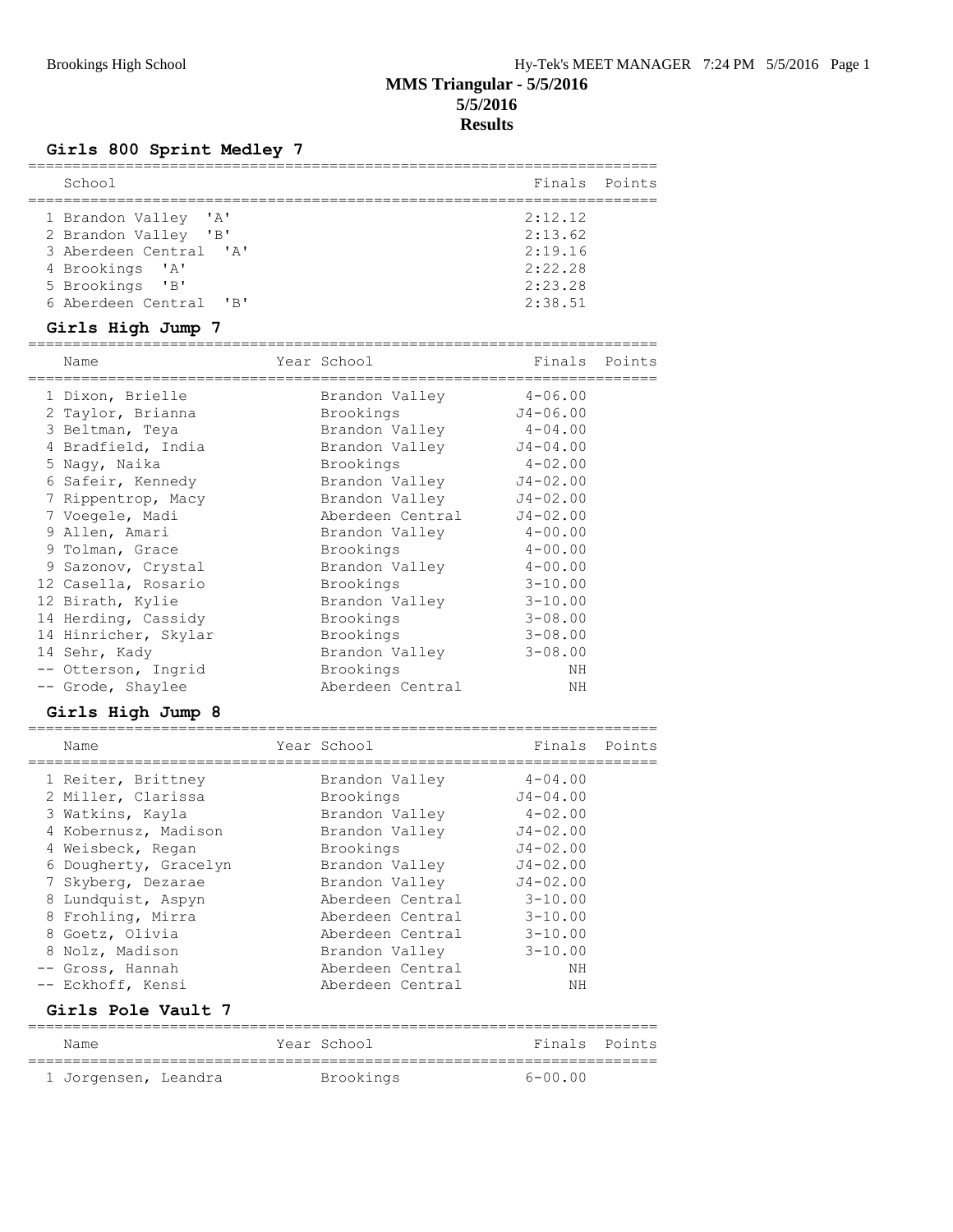### **....Girls Pole Vault 7**

| 2 Herding, Cassidy  | Brookings        | $5 - 06.00$  |
|---------------------|------------------|--------------|
| 2 Jorgenson, Olivia | Brookings        | $5 - 06.00$  |
| 4 Glanzer, Makenna  | Aberdeen Central | $J5 - 06.00$ |
| 4 Ramlo, Addie      | Brookings        | $J5 - 06.00$ |
| 6 Schelske, Alexis  | Brookings        | $J5 - 06.00$ |
| 7 Stern, Cherish    | Brookings        | $5 - 00.00$  |
| -- Peterson, Dannyn | Brookings        | NΗ           |

#### **Girls Pole Vault 8**

| Name                | Year School      | Finals Points |  |
|---------------------|------------------|---------------|--|
| 1 Weisbeck, Regan   | Brookings        | $7 - 06.00$   |  |
| 2 Pelletier, Sydney | Brandon Valley   | $7 - 00.00$   |  |
| 3 Charging, Amy     | Brookings        | $J7 - 00.00$  |  |
| 4 Kelley, Hannah    | Aberdeen Central | $6 - 06.00$   |  |
| 5 Hendrick, Halayna | Brandon Valley   | $J6 - 06.00$  |  |
| 6 Van Horn, Sophie  | Brandon Valley   | $6 - 00.00$   |  |
| -- Block, Linda     | Brookings        | NΗ            |  |
| -- Hegdahl, Ellie   | Brookings        | NΗ            |  |

### **Girls Long Jump 8**

| Name                  | Year School      | Finals       | Points |
|-----------------------|------------------|--------------|--------|
| 1 Miller, Clarissa    | Brookings        | $14 - 01.00$ |        |
| 2 Boomsma, Lizzi      | Brandon Valley   | $13 - 11.00$ |        |
| 3 Lundquist, Aspyn    | Aberdeen Central | $13 - 08.00$ |        |
| 4 Eckhoff, Kensi      | Aberdeen Central | $13 - 06.00$ |        |
| 5 Fahrenwald, Heidi   | Brookings        | $13 - 04.00$ |        |
| 6 Schopp, Bailee      | Aberdeen Central | $12 - 08.50$ |        |
| 7 Cordie, McKenzie    | Aberdeen Central | $12 - 08.00$ |        |
| 8 Langenhorst, Breana | Brandon Valley   | $12 - 07.00$ |        |
| 9 Hunstad, Jayda      | Aberdeen Central | $12 - 02.50$ |        |
| 10 Munce, Maddie      | Brandon Valley   | $12 - 01.50$ |        |
| 11 Hirschoff, Reese   | Brookings        | $11 - 08.00$ |        |
| 12 Schanzenbach, Elle | Aberdeen Central | $11 - 05.00$ |        |
| 13 Bakken, Rayne      | Brandon Valley   | $10 - 10.00$ |        |
| 14 Steffensen, Molly  | Brookings        | $10 - 08.00$ |        |
| -- Miller, Zoie       | Aberdeen Central | ΝD           |        |

### **Girls Long Jump 7**

| Name                                     | Year School                      | Finals Points                |  |
|------------------------------------------|----------------------------------|------------------------------|--|
| 1 Bradfield, India                       | Brandon Valley                   | $13 - 10.50$                 |  |
| 2 Sazonov, Crystal<br>3 Peterson, Dannyn | Brandon Valley<br>Brookings      | $13 - 04.00$<br>$13 - 02.75$ |  |
| 4 Wills, Miriam                          | Aberdeen Central                 | $12 - 11.50$                 |  |
| 5 Jorgenson, Olivia                      | Brookings                        | $12 - 09.00$                 |  |
| 6 Birath, Kylie<br>7 Jarovski, Emma      | Brandon Valley<br>Brandon Valley | $12 - 06.50$<br>$12 - 04.50$ |  |
|                                          |                                  |                              |  |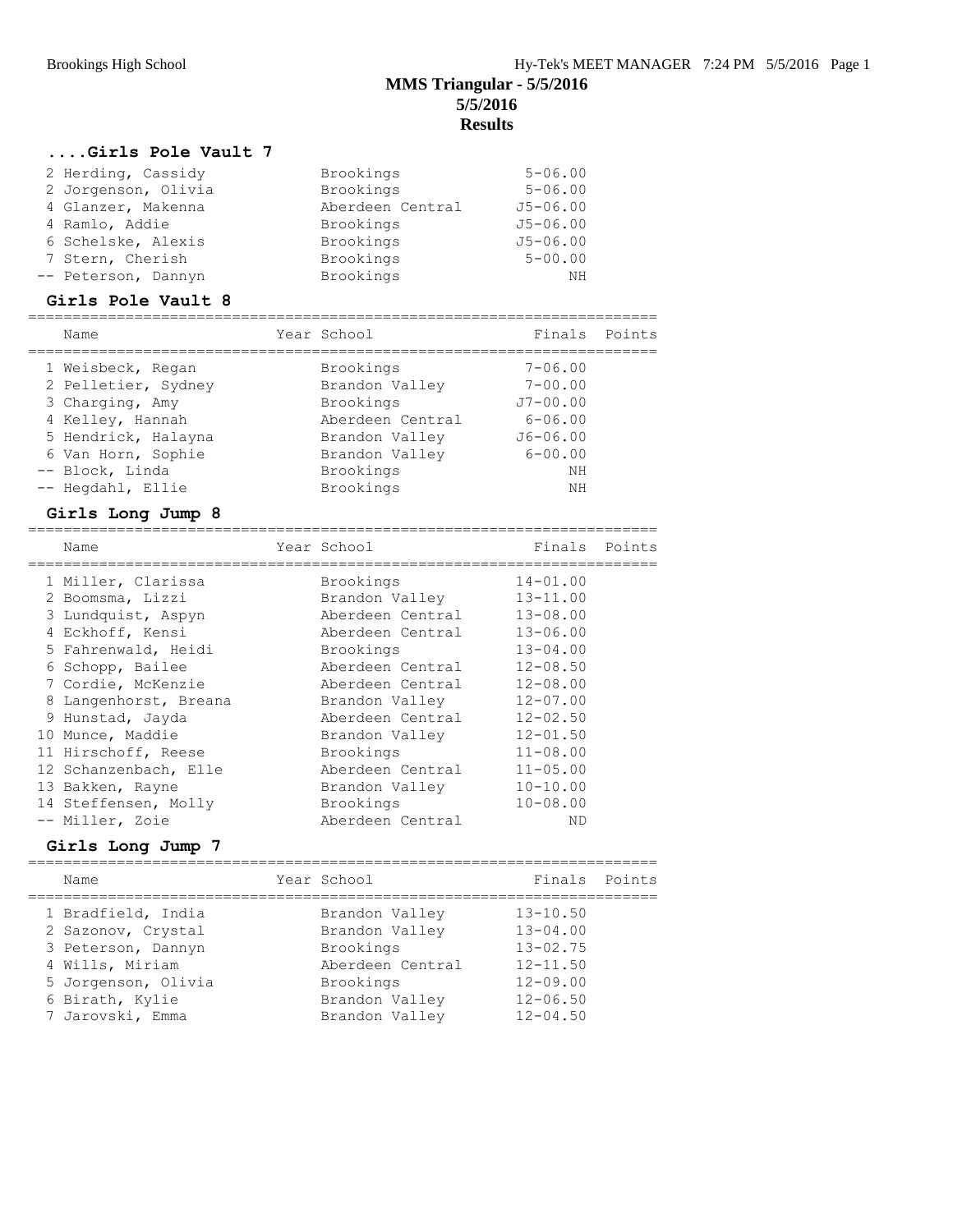## **....Girls Long Jump 7**

| 8 Scott, Aneesha     | Brandon Valley   | $12 - 04.00$ |
|----------------------|------------------|--------------|
| 9 Casella, Rosario   | Brookings        | $11 - 10.50$ |
| 10 Voss, Katera      | Brookings        | $11 - 08.50$ |
| 11 Rippentrop, Macy  | Brandon Valley   | $11 - 06.00$ |
| 12 Stengle, Jenna    | Brandon Valley   | $11 - 05.00$ |
| 13 Way, Lyndsey      | Brookings        | $11 - 04.00$ |
| 14 Hinricher, Skylar | Brookings        | $11 - 02.50$ |
| 15 Glanzer, Makenna  | Aberdeen Central | $11 - 00.00$ |
| 16 Ray, Ella         | Brandon Valley   | $10 - 11.00$ |
| 17 Stahl, Julia      | Brookings        | $10 - 08.50$ |
| 18 Fabert, Elycia    | Aberdeen Central | $10 - 07.00$ |
| 19 Bussinger, Karina | Aberdeen Central | $10 - 06.00$ |
| 20 Stern, Cherish    | Brookings        | $10 - 04.00$ |
| 20 Grode, Shaylee    | Aberdeen Central | $10 - 04.00$ |
| 22 Thompson, Grace   | Aberdeen Central | $10 - 02.50$ |
| 23 Jorgenson, Reagan | Brandon Valley   | $9 - 08.00$  |
| 24 Forrest, Abby     | Aberdeen Central | $8 - 10.00$  |

### **Girls Shot Put 7**

| Name                  | Year School      | Finals Points |  |
|-----------------------|------------------|---------------|--|
| 1 Wills, Miriam       | Aberdeen Central | $30 - 00.00$  |  |
| 2 Allen, Amari        | Brandon Valley   | $29 - 06.00$  |  |
| 3 Scott, Aneesha      | Brandon Valley   | $28 - 01.00$  |  |
| 4 Sampson, Haley      | Brookings        | $27 - 10.00$  |  |
| 5 Haas, Emma          | Brandon Valley   | $27 - 08.50$  |  |
| 6 Scepaniak, Summer   | Aberdeen Central | $26 - 08.00$  |  |
| 7 Safeir, Kennedy     | Brandon Valley   | $26 - 01.00$  |  |
| 8 Green, Savannah     | Aberdeen Central | $25 - 07.00$  |  |
| 9 Olson, Lexi         | Aberdeen Central | $25 - 02.00$  |  |
| 10 Rindels, Jessa     | Brookings        | $24 - 07.00$  |  |
| 11 Gilbertson, Piper  | Brookings        | $23 - 04.00$  |  |
| 12 Stengle, Jenna     | Brandon Valley   | $22 - 04.50$  |  |
| 13 Rusten, Abbi       | Brandon Valley   | $21 - 08.00$  |  |
| 14 Sandquist, Nikki   | Aberdeen Central | $21 - 05.00$  |  |
| 15 Moss, Janessa      | Aberdeen Central | $20 - 00.00$  |  |
| 16 Stoltenberg, Tessa | Brookings        | $18 - 10.00$  |  |
| 17 Smit, Emily        | Brandon Valley   | $17 - 08.00$  |  |

### **Girls Shot Put 8**

| Name                 | Year School      | Finals Points |  |
|----------------------|------------------|---------------|--|
| 1 Behrens, Hannah    | Brandon Valley   | $38 - 11.00$  |  |
| 2 Miller, Johanna    | Brookings        | $31 - 06.00$  |  |
| 3 Kobernusz, Madison | Brandon Valley   | $30 - 07.00$  |  |
| 4 Campbell, Cynthia  | Brookings        | $30 - 02.00$  |  |
| 5 Lundquist, Aspyn   | Aberdeen Central | $28 - 10.00$  |  |
| 6 Garry, Grace       | Brookings        | $28 - 00.00$  |  |
| 7 Zueger, Jordyn     | Aberdeen Central | $27 - 08.00$  |  |
| 7 Jackmon, Hannah    | Brandon Valley   | $27 - 08.00$  |  |
|                      |                  |               |  |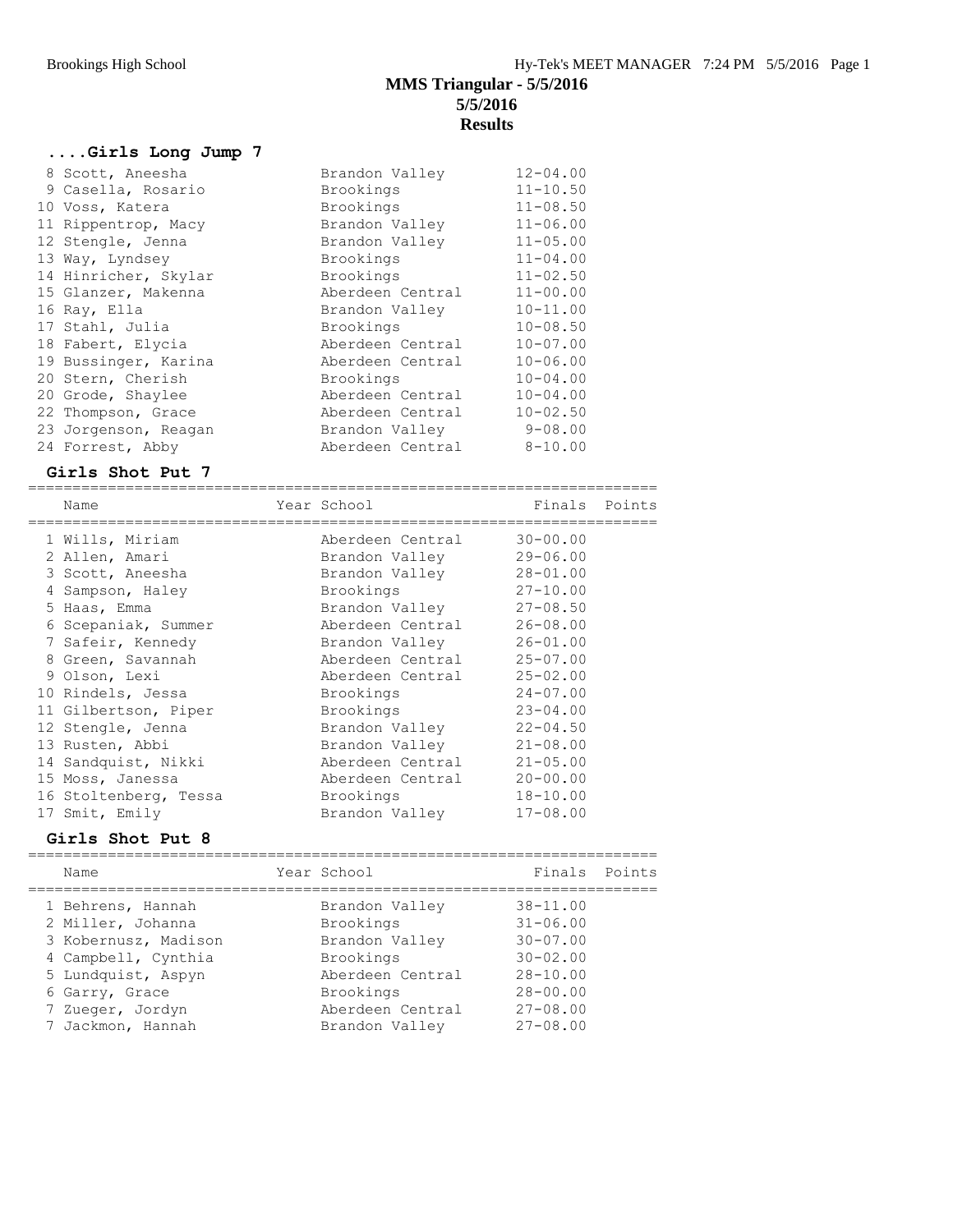#### **....Girls Shot Put 8**

| 9 Cordie, McKenzie  | Aberdeen Central | $27 - 02.00$ |
|---------------------|------------------|--------------|
| 10 Gross, Hannah    | Aberdeen Central | $26 - 11.00$ |
| 11 Skyberg, Dezarae | Brandon Valley   | $26 - 09.00$ |
| 12 Huntley, Kate    | Brookings        | $25 - 10.50$ |
| 13 Feldhus, Kaitlyn | Brookings        | $22 - 02.00$ |
| 14 Montis, Jacie    | Brookings        | $19 - 09.00$ |

#### **Girls Discus Throw 7**

| Name                  | Year School      | Finals    | Points |
|-----------------------|------------------|-----------|--------|
| 1 Wills, Miriam       | Aberdeen Central | $68 - 03$ |        |
| 2 Olson, Lexi         | Aberdeen Central | $65 - 02$ |        |
| 3 Scepaniak, Summer   | Aberdeen Central | $63 - 01$ |        |
| 4 Hermansen, Jordan   | Aberdeen Central | $61 - 10$ |        |
| 5 Haas, Emma          | Brandon Valley   | $57 - 07$ |        |
| 6 Sampson, Haley      | Brookings        | $57 - 05$ |        |
| 7 Rusten, Abbi        | Brandon Valley   | $50 - 03$ |        |
| 8 Gilbertson, Piper   | Brookings        | $49 - 05$ |        |
| 9 Smit, Emily         | Brandon Valley   | $48 - 06$ |        |
| 10 Green, Savannah    | Aberdeen Central | $46 - 09$ |        |
| 11 Moss, Janessa      | Aberdeen Central | $44 - 07$ |        |
| 12 Allen, Amari       | Brandon Valley   | $44 - 05$ |        |
| 13 Stoltenberg, Tessa | Brookings        | $43 - 00$ |        |
| 13 Rindels, Jessa     | Brookings        | $43 - 00$ |        |
| 15 Sandquist, Nikki   | Aberdeen Central | $31 - 07$ |        |

#### **Girls Discus Throw 8**

======================================================================= Name Year School Finals Points ======================================================================= 1 Behrens, Hannah Brandon Valley 78-07 2 Van Horn, Sophie Brandon Valley 70-06 3 Farsdale, Hope Brandon Valley 66-07 4 Miller, Johanna Brookings 64-03 5 Bauer, Allie Aberdeen Central 61-06 6 Campbell, Cynthia Brookings 60-11 7 Garry, Grace **Brookings** 59-07 8 Huntley, Kate Brookings 54-07 9 Montis, Jacie Brookings 54-03 10 Feldhus, Kaitlyn Brookings 52-07 11 Skyberg, Dezarae Brandon Valley 47-08

#### **Boys 100 Meter Dash 8**

| Name                                                  | Year School                                       | Finals H# Points                |
|-------------------------------------------------------|---------------------------------------------------|---------------------------------|
| 1 Weber, Chris<br>2 Eidem, Carter<br>3 Stillman, Alex | Aberdeen Central<br>Brookings<br>Aberdeen Central | 12.12<br>12.25<br>12.38         |
| 4 McKeown, Caden<br>5 Maaq, Matthew                   | Brookings<br>Aberdeen Central                     | 12.59<br>$\mathcal{P}$<br>12.62 |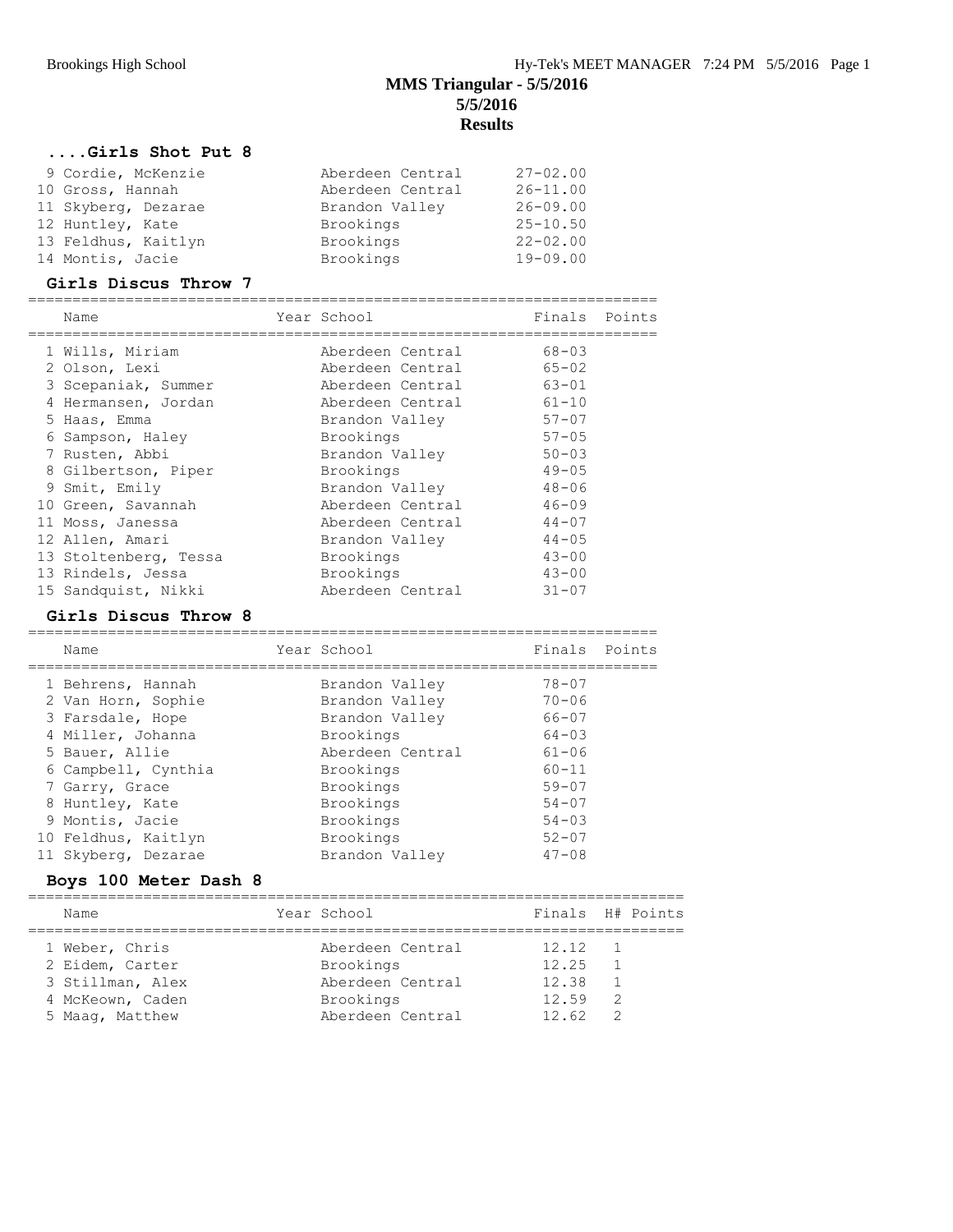## **....Boys 100 Meter Dash 8**

| 6 Helmbolt, Preston   | Brookings        | 12.81 | $\mathbf{1}$   |
|-----------------------|------------------|-------|----------------|
| 7 Burkhart, Stephan   | Brandon Valley   | 12.83 | $\mathbf{1}$   |
| 8 Haas, Wyatt         | Brandon Valley   | 12.95 | $\mathbf{1}$   |
| 9 Wright, Caden       | Brookings        | 13.16 | $\mathbf{1}$   |
| 10 Eberspacher, Ethan | Brandon Valley   | 13.53 | $\overline{2}$ |
| 11 Bieber, JT         | Brandon Valley   | 13.71 | $\mathbf 1$    |
| 12 Terveer, Lake      | Brandon Valley   | 13.79 | 3              |
| 13 Fuks, Jeff         | Brookings        | 13.81 | 2              |
| 14 Klein, Elijah      | Brandon Valley   | 13.82 | 2              |
| 15 Bell, Logan        | Aberdeen Central | 13.88 | 2              |
| 16 Scholten, Thomas   | Brandon Valley   | 13.92 | $\mathcal{S}$  |
| 17 Mc Elhany, Cole    | Brookings        | 14.06 | 3              |
| 18 Merritt, Carter    | Brookings        | 14.29 | 2              |
| 19 Sengelmann, Jarret | Brandon Valley   | 14.68 | 3              |
| 20 Teal, Jacob        | Brookings        | 14.82 | 3              |
| 21 Fastenau, Erik     | Aberdeen Central | 14.87 | 3              |
| 22 Meister, Reece     | Aberdeen Central | 14.92 | $\mathfrak{D}$ |
|                       |                  |       |                |

### **Boys 100 Meter Dash 7**

| boys 100 meter basil /                  |                                            |       |                |                  |
|-----------------------------------------|--------------------------------------------|-------|----------------|------------------|
| Name                                    | Year School<br>=========================== |       |                | Finals H# Points |
| ======================<br>1 Nemec, Joey | Brandon Valley                             | 11.83 | 1              |                  |
| 2 Rolfson, Mason                        | Brandon Valley                             | 12.63 | $\mathbf{1}$   |                  |
| 3 Johnson, Ike                          | Brookings                                  | 12.72 | $\mathbf{1}$   |                  |
| 4 Rystom, Trevor                        | Aberdeen Central                           | 12.86 | $\mathbf{1}$   |                  |
| 5 Johnson, Tate                         | Brandon Valley                             | 13.48 | $\mathbf{1}$   |                  |
| 6 Miller, Daunte                        | Brandon Valley                             | 13.58 | $\overline{2}$ |                  |
| 7 Struck, Max                           | Brookings                                  | 13.61 | $\mathbf 1$    |                  |
| 8 Vongthothone, Andrew                  | Brandon Valley                             | 13.77 | $\overline{2}$ |                  |
| 9 Hammrich, Henry                       | Brookings                                  | 14.07 | $\mathbf{1}$   |                  |
| 10 Mahlum, Cole                         | Brookings                                  | 14.17 | 2              |                  |
| 11 Ray, Jackson                         | Brandon Valley                             | 14.32 | 3              |                  |
| 12 Friendly, Jayce                      | Aberdeen Central                           | 14.44 | $\mathbf 1$    |                  |
| 13 Wilson, Wesley                       | Brandon Valley                             | 14.48 | 3              |                  |
| 14 Williams, Joey                       | Brookings                                  | 14.50 | 3              |                  |
| 15 Bayer, Noah                          | Brookings                                  | 14.58 | $\overline{2}$ |                  |
| 16 Sanchez, Mark                        | Brookings                                  | 14.67 | 2              |                  |
| 17 Usselman, Carter                     | Aberdeen Central                           | 14.80 | $\overline{2}$ |                  |
| 18 Allbee, Logan                        | Aberdeen Central                           | 14.98 | $\overline{2}$ |                  |
| 19 Wagemann, Austin                     | Aberdeen Central                           | 15.09 | 3              |                  |
| 20 Petschen, Dylan                      | Aberdeen Central                           | 15.11 | $\overline{2}$ |                  |
| 21 Reed, Brody                          | Brookings                                  | 15.66 | $\mathcal{S}$  |                  |
| $22$ Bi, Eh                             | Aberdeen Central                           | 15.95 | 3              |                  |
| 23 Alainizi, Hayder                     | Brookings                                  | 19.54 | 3              |                  |

### **Boys 200 Meter Dash 7**

| Name             | Year School      |         | Finals H# Points |
|------------------|------------------|---------|------------------|
| 1 Nemec, Joey    | Brandon Valley   | 25.71 1 |                  |
| 2 Rystom, Trevor | Aberdeen Central | 28.16   |                  |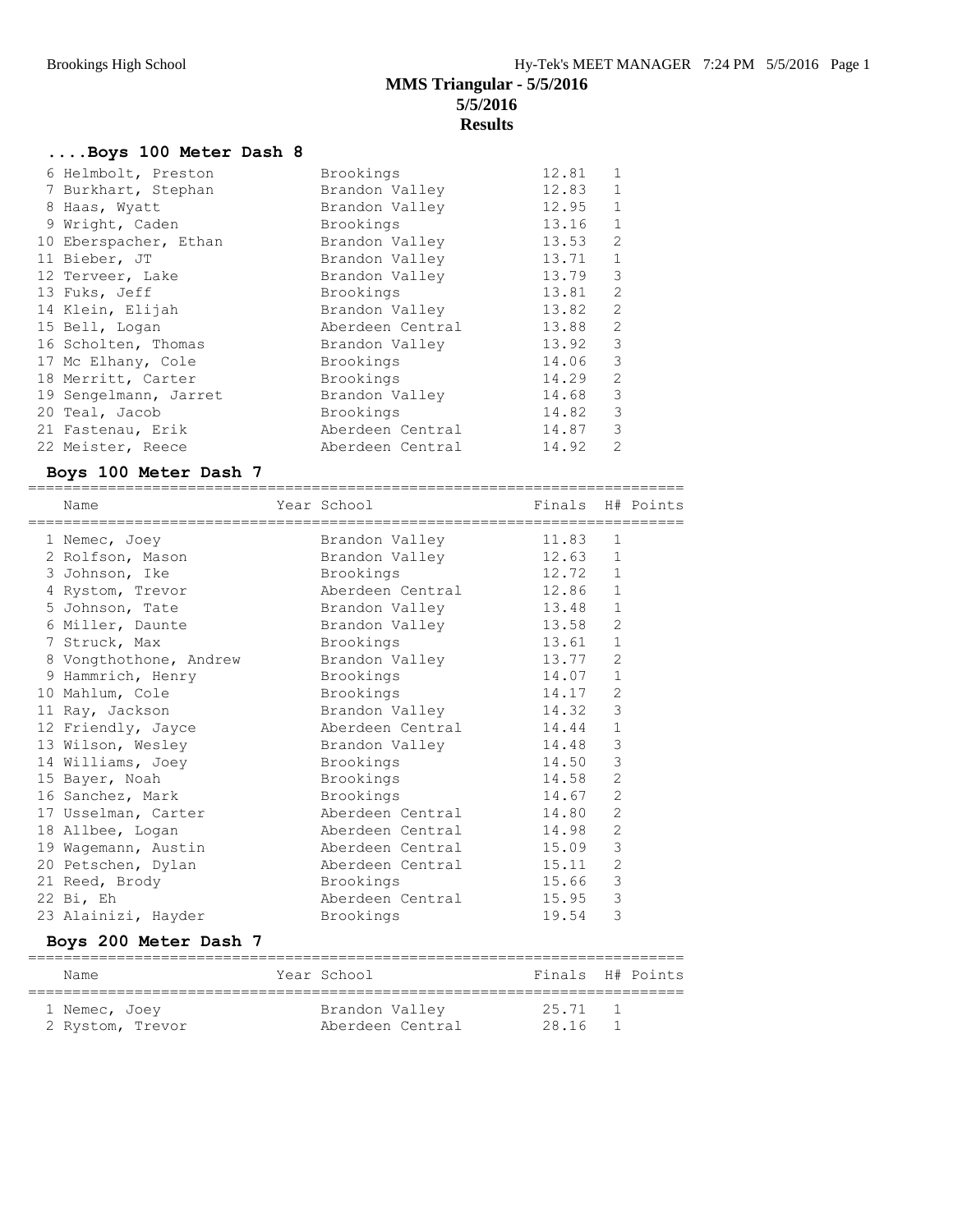## **....Boys 200 Meter Dash 7**

| 3 Fjerstad, Seth    | Brandon Valley   | 29.75 | 2            |
|---------------------|------------------|-------|--------------|
| 4 Bebensee, Jonah   | Brandon Valley   | 30.10 | 1            |
| 5 Bayer, Noah       | Brookings        | 30.76 | 1            |
| 6 Bebensee, Mason   | Brookings        | 31.27 | 1            |
| 7 Hai, Kobe         | Brookings        | 31.28 | 2            |
| 8 Petersen, Gabe    | Brandon Valley   | 31.64 | 2            |
| 9 Ray, Jackson      | Brandon Valley   | 32.17 | 2            |
| 10 Bowser, Kobe     | Brookings        | 32.22 | $\mathbf{1}$ |
| 11 Sanchez, Mark    | Brookings        | 32.23 | 2            |
| 12 Usselman, Carter | Aberdeen Central | 32.29 | 2            |
| 13 Murphy, Sean     | Brookings        | 32.69 | 2            |
| 14 Jellis, Devan    | Brandon Valley   | 33.69 |              |

### **Boys 200 Meter Dash 8**

| Name                 | Year School      | Finals H# Points |                |  |
|----------------------|------------------|------------------|----------------|--|
| 1 Weber, Chris       | Aberdeen Central | 25.39            | -1             |  |
| 2 Eidem, Carter      | Brookings        | 25.97            | 1              |  |
| 3 McKeown, Caden     | Brookings        | 26.50            | $\overline{1}$ |  |
| 4 Nichols, Caden     | Brandon Valley   | 27.10            | 1              |  |
| 5 Bruggeman, Jackson | Brandon Valley   | 28.48            | $\mathbf{1}$   |  |
| 6 House, Ethan       | Brandon Valley   | 29.17            | $\mathcal{L}$  |  |
| 7 Klein, Elijah      | Brandon Valley   | 29.22            | 1              |  |
| 8 Merritt, Carter    | Brookings        | 29.83            | 2              |  |
| 9 DeHoet, Brody      | Aberdeen Central | 31.34            | $\mathbf{1}$   |  |
| 10 Teal, Jacob       | Brookings        | 31.66            | 2              |  |
| 11 Nagel, Logan      | Aberdeen Central | 32.35            | $\mathcal{L}$  |  |
| 12 Riggins, Tyler    | Brookings        | 33.03            | 2              |  |
| 12 White, Riley      | Brandon Valley   | 33.03            | $\mathcal{D}$  |  |

### **Boys 400 Meter Dash 8**

| Name               | Year School      | Finals Points |  |
|--------------------|------------------|---------------|--|
| 1 Thompson, Blake  | Brandon Valley   | 1:00.71       |  |
| 2 Wright, Caden    | Brookings        | 1:00.91       |  |
| 3 Mc Elhany, Cole  | Brookings        | 1:06.42       |  |
| 4 Soltero, Adrian  | Brandon Valley   | 1:06.56       |  |
| 5 Kjenstad, Ethan  | Brandon Valley   | 1:08.56       |  |
| 6 Shaykett, Calvin | Brandon Valley   | 1:12.23       |  |
| 7 Stulken, Carter  | Aberdeen Central | 1:20.30       |  |

### **Boys 400 Meter Dash 7**

| Name                 | Year School    | Finals H# Points |  |
|----------------------|----------------|------------------|--|
| 1 Vigants, Austin    | Brandon Valley | 57.99            |  |
| 2 Pfeiffer, Levi     | Brandon Valley | 1:01.79          |  |
| 3 Klinkhammer, Isaac | Brandon Valley | 1:04.08          |  |
| 4 Kelley, Jackson    | Brookings      | 1:05.30          |  |
| 5 Fields, Keegan     | Brookings      | 1:06.05          |  |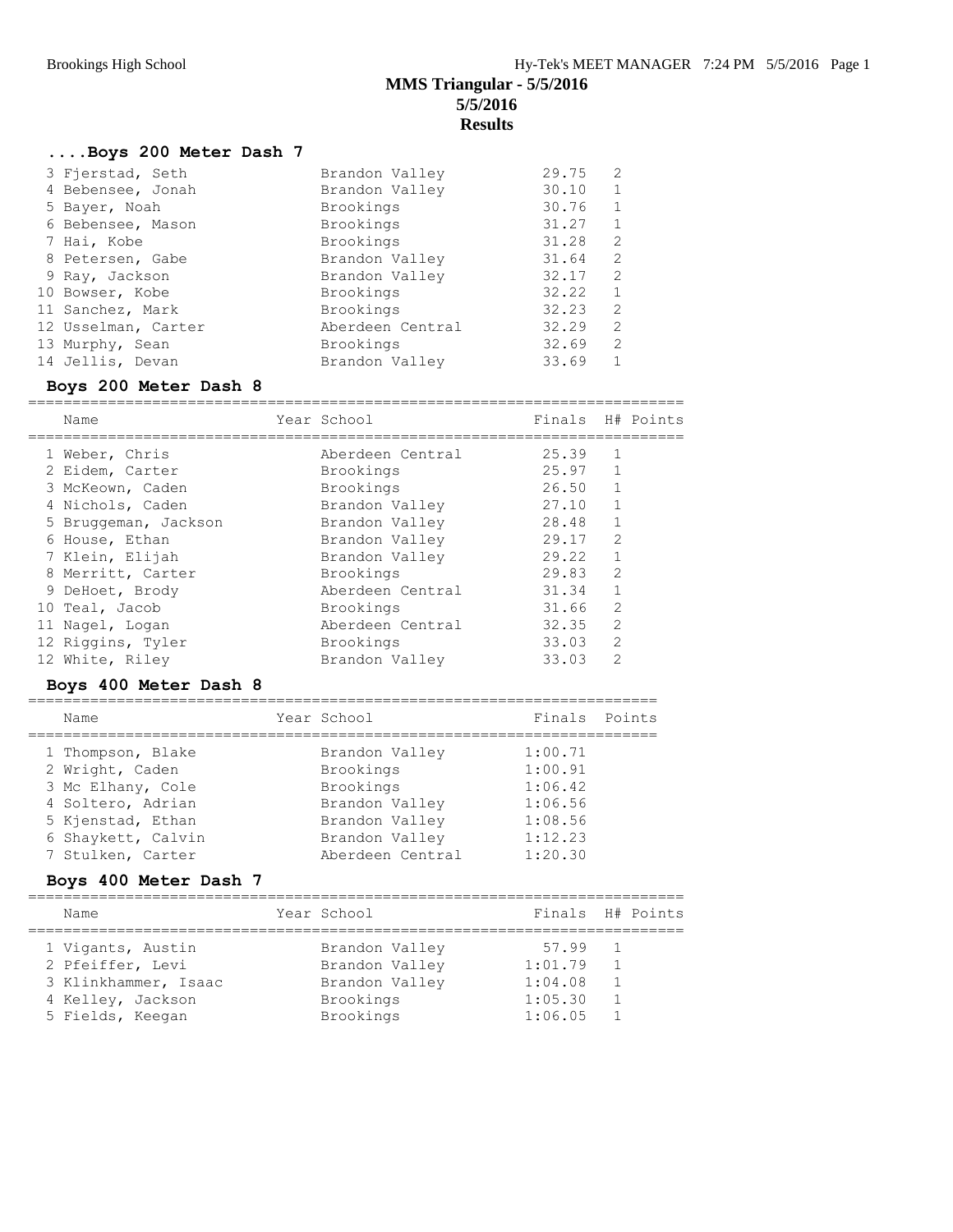## **....Boys 400 Meter Dash 7**

| 6 Struck, Max      | Brookings        | 1:07.28 |               |
|--------------------|------------------|---------|---------------|
| 7 Johnson, Tate    | Brandon Valley   | 1:07.35 | 2             |
| 8 Bebensee, Mason  | Brookings        | 1:10.29 |               |
| 9 Fischer, Eli     | Aberdeen Central | 1:11.67 |               |
| 10 Peters, Dayvon  | Aberdeen Central | 1:11.77 | $\mathcal{L}$ |
| 11 Evers, Logan    | Brookings        | 1:14.18 | $\mathcal{L}$ |
| 12 Grote, Nicholas | Aberdeen Central | 1:14.90 | $\mathcal{L}$ |
| 13 Gelling, Landon | Aberdeen Central | 1:15.36 |               |

## **Boys 800 Meter Run 7**

|  | Name                                        | Year School                                        | Finals Points |  |
|--|---------------------------------------------|----------------------------------------------------|---------------|--|
|  |                                             |                                                    |               |  |
|  | 1 Vigants, Austin<br>2 Vestal, Schaffer     | Brandon Valley 2:18.68<br>Brookings 2:29.92        |               |  |
|  | 3 McCafferty, Aiden                         | Aberdeen Central 2:30.35                           |               |  |
|  |                                             |                                                    |               |  |
|  | 4 Mashlan, Carson                           | Brandon Valley 2:30.60<br>Aberdeen Central 2:32.29 |               |  |
|  | 5 Burckhard, Reece                          |                                                    |               |  |
|  | 6 Elkin, Britton                            | Brandon Valley 2:34.30                             |               |  |
|  | 7 Kirlin, Eli                               | Brandon Valley 2:36.35                             |               |  |
|  | 8 Lee, Josh                                 | Brandon Valley 2:38.27                             |               |  |
|  | 9 Caraway, Cody                             | Brookings                                          | 2:42.75       |  |
|  | 10 Kocer, Luke                              | Brandon Valley 2:43.29                             |               |  |
|  | 11 Mehlhoff, Joshua                         | Aberdeen Central 2:47.64                           |               |  |
|  | 12 Kelley, Jackson                          | Brookings                                          | 2:50.12       |  |
|  | 13 House, Aaron                             | Brandon Valley 2:50.61                             |               |  |
|  | 14 Kane, Max                                | Brandon Valley 2:51.20                             |               |  |
|  | 15 Davis, Ashton                            | Aberdeen Central 2:51.44                           |               |  |
|  | 16 Grote, Nicholas                          | Aberdeen Central 2:51.79                           |               |  |
|  | 17 Hentschel, Xander                        | Brandon Valley                                     | 2:52.69       |  |
|  | 18 VanHeel, Carter                          | Brandon Valley 2:54.92                             |               |  |
|  | 19 Bunker, Cole                             | Brandon Valley                                     | 2:56.09       |  |
|  | 20 Frey, Braden                             | Brandon Valley 2:59.31                             |               |  |
|  | 21 Zerr, Caleb                              | Brandon Valley 3:00.27                             |               |  |
|  | 22 Eszlinger, Kolten brandon Valley 3:00.86 |                                                    |               |  |
|  | 23 Scholten, Jack                           | Brandon Valley 3:01.47                             |               |  |
|  | 24 Kappenman, Jacob                         | Brookings                                          | 3:02.50       |  |
|  | 25 Vongthothone, Andrew                     | Brandon Valley 3:15.65                             |               |  |
|  | 26 Eck, Quentin                             | Brookings                                          | 3:16.11       |  |
|  | 27 Zuidema, Javon                           | Brandon Valley 4:11.27                             |               |  |
|  | 28 Schwartz, Matthew                        | Brandon Valley                                     | 4:20.21       |  |
|  |                                             |                                                    |               |  |

### **Boys 800 Meter Run 8**

| Name               | Year School      | Finals Points |  |
|--------------------|------------------|---------------|--|
| 1 Stillman, Alex   | Aberdeen Central | 2:07.43       |  |
| 2 Sylliaasen, Cole | Brandon Valley   | 2:27.82       |  |
| 3 Higgins, Luke    | Brandon Valley   | 2:28.39       |  |
| 4 Klatt, Caleb     | Brandon Valley   | 2:36.36       |  |
| 5 May, Daniel      | Brookings        | 2:39.11       |  |
| 6 Hentschel, Zach  | Brandon Valley   | 2:41.64       |  |
|                    |                  |               |  |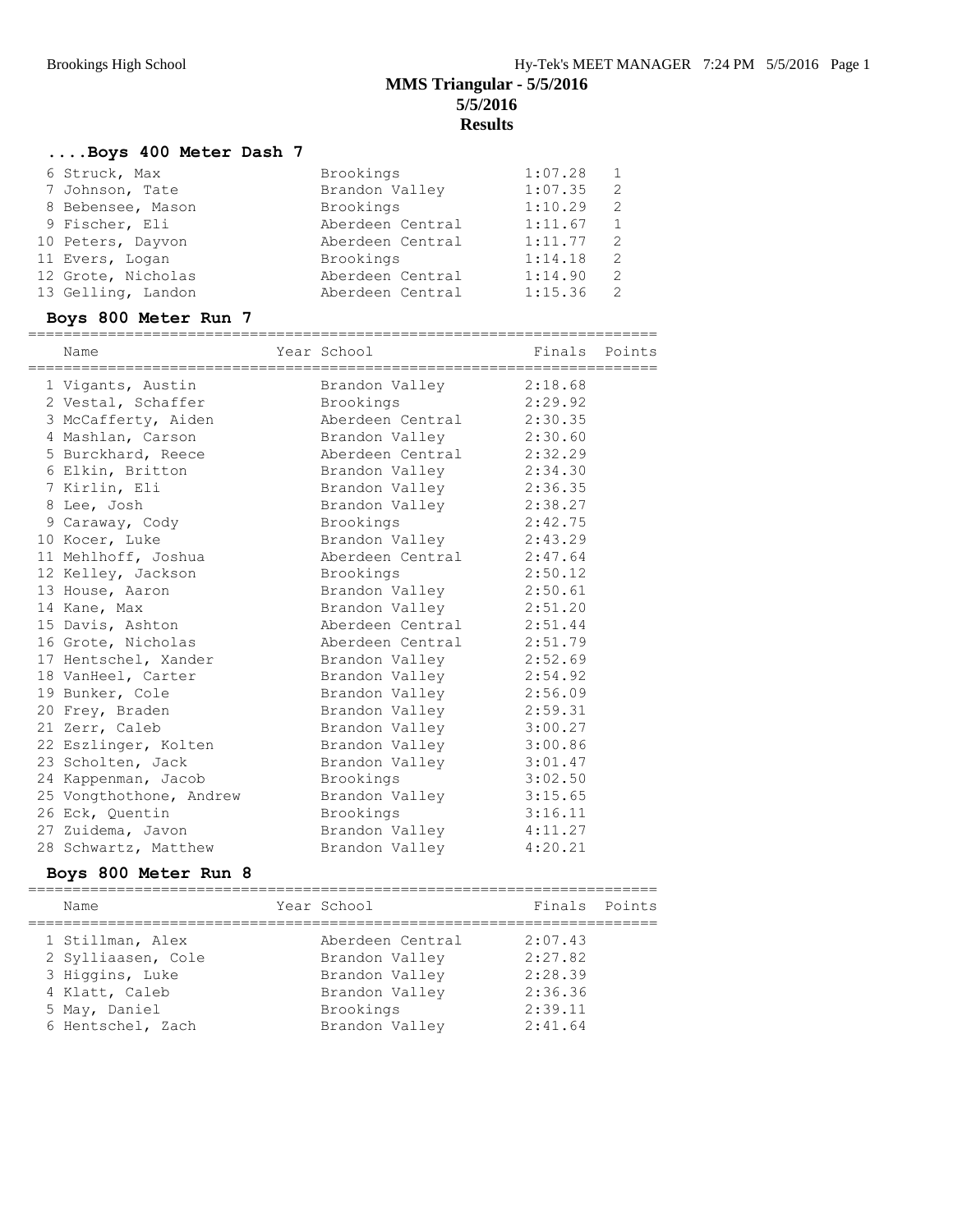## **....Boys 800 Meter Run 8**

| 7 Elkin, Colter     | Brandon Valley   | 2:44.04 |
|---------------------|------------------|---------|
| 8 Lueders, Braedon  | Brookings        | 2:50.18 |
| 9 Houlihan, Tylor   | Brookings        | 2:52.79 |
| 10 Gienapp, Quinn   | Brandon Valley   | 2:53.39 |
| 11 Park, Joseph     | Brookings        | 2:56.44 |
| 12 Poorman, William | Aberdeen Central | 2:58.76 |
| 13 Chea, Richie     | Brandon Valley   | 2:59.25 |
| 14 Wandry, Daniel   | Aberdeen Central | 3:06.87 |

## **Boys 1600 Meter Run 7**

| Name                                                       | Year School                                       | Finals Points |  |
|------------------------------------------------------------|---------------------------------------------------|---------------|--|
| ;===================================<br>1 Vestal, Schaffer | ====================================<br>Brookings | 5:15.43       |  |
| 2 Elkin, Britton                                           | Brandon Valley                                    | 5:27.38       |  |
| 3 Mashlan, Carson                                          | Brandon Valley 5:34.40                            |               |  |
| 4 Kirlin, Eli                                              | Brandon Valley 5:43.52                            |               |  |
| 5 Ketterling, Lane                                         | Aberdeen Central 5:49.84                          |               |  |
| 6 Caraway, Cody                                            | Brookings                                         | 5:51.43       |  |
| 7 Lee, Josh                                                | Brandon Valley 5:59.04                            |               |  |
| 8 Burch, Luke                                              | Brandon Valley 6:01.23                            |               |  |
| 9 Davis, Ashton                                            | Aberdeen Central 6:08.83                          |               |  |
| 10 Mehlhoff, Joshua                                        | Aberdeen Central 6:14.60                          |               |  |
| 11 Gelling, Landon                                         | Aberdeen Central 6:24.07                          |               |  |
| 12 Bunker, Cole                                            | Brandon Valley 6:24.93                            |               |  |
| 13 Poorman, William                                        | Aberdeen Central 6:25.70                          |               |  |
| 14 Hentschel, Xander                                       | Brandon Valley                                    | 6:27.65       |  |
| 15 Kappenman, Jacob                                        | Brookings                                         | 6:30.10       |  |
| 16 Fischer, Eli                                            | Aberdeen Central 6:30.44                          |               |  |
| 17 Scholten, Jack                                          | Brandon Valley                                    | 6:37.54       |  |
| 18 Eszlinger, Kolten                                       | Brandon Valley 6:38.61                            |               |  |
| 19 Zerr, Caleb                                             | Brandon Valley 6:43.47                            |               |  |
| 20 VanHeel, Carter                                         | Brandon Valley 6:45.37                            |               |  |
| 21 Kane, Max                                               | Brandon Valley 6:48.73                            |               |  |
| 22 House, Aaron                                            | Brandon Valley                                    | 6:51.25       |  |
| 23 Frey, Braden                                            | Brandon Valley 7:06.75                            |               |  |
| 24 Vongthothone, Andrew Brandon Valley 7:52.41             |                                                   |               |  |
| 25 Zuidema, Javon                                          | Brandon Valley                                    | 9:00.82       |  |

### **Boys 1600 Meter Run 8**

|  | Name                                 | Year School                      | Finals Points      |  |
|--|--------------------------------------|----------------------------------|--------------------|--|
|  | 1 Sylliaasen, Cole<br>2 Klatt, Caleb | Brandon Valley<br>Brandon Valley | 5:20.79<br>5:42.96 |  |
|  | 3 Hentschel, Zach                    | Brandon Valley                   | 5:50.52            |  |
|  | 4 May, Daniel                        | Brookings                        | 5:59.66            |  |
|  | 5 Houlihan, Tylor                    | Brookings                        | 6:11.47            |  |
|  | 6 Lueders, Braedon                   | Brookings                        | 6:16.80            |  |
|  | 7 Elkin, Colter                      | Brandon Valley                   | 6:18.27            |  |
|  | 8 Gienapp, Quinn                     | Brandon Valley                   | 6:19.71            |  |
|  | 9 Park, Joseph                       | Brookings                        | 6:24.93            |  |
|  |                                      |                                  |                    |  |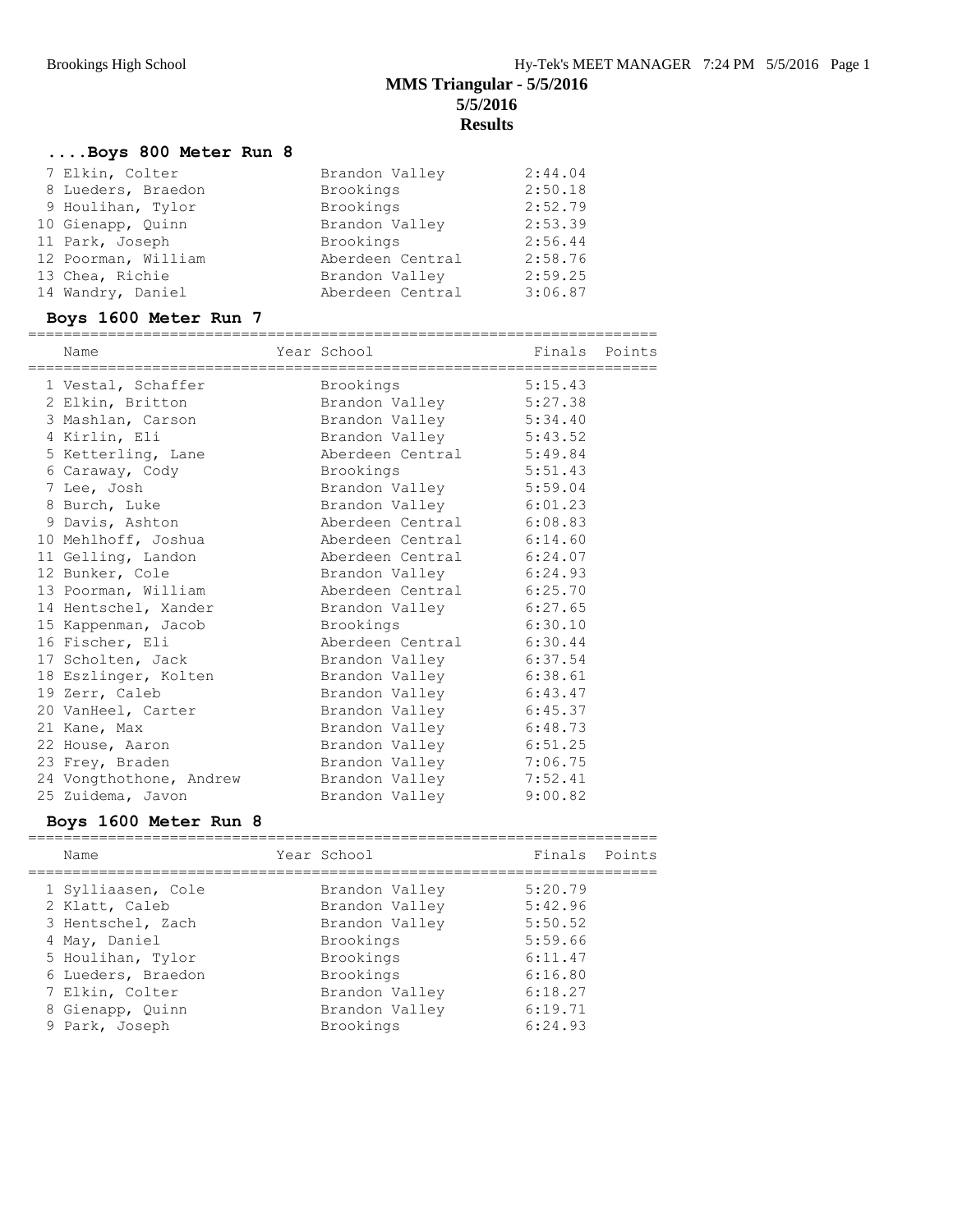**....Boys 1600 Meter Run 8**

| 10 Sheuy, Trent   | Aberdeen Central | 6:35.95 |
|-------------------|------------------|---------|
| 11 Wandry, Daniel | Aberdeen Central | 6:49.97 |

### **Boys 110 Meter Hurdles 7**

|  | Name                    | Year School      | Finals Points |  |
|--|-------------------------|------------------|---------------|--|
|  | 1 Nemec, Joey           | Brandon Valley   | 17.89         |  |
|  | 2 Pfeiffer, Levi        | Brandon Valley   | 17.99         |  |
|  | 3 Bohms-Buechler, Jaden | Aberdeen Central | 19.69         |  |
|  | 4 Mehlhoff, Joshua      | Aberdeen Central | 20.22         |  |
|  | 5 Wilson, Wesley        | Brandon Valley   | 20.86         |  |
|  | 6 Mathiason, Ryan       | Brookings        | 21.50         |  |
|  | 7 Caraway, Cody         | Brookings        | 22.19         |  |
|  | 8 Marshall, Dylan       | Brookings        | 25.98         |  |
|  |                         |                  |               |  |

### **Boys 110 Meter Hurdles 8**

| Name                  | Year School States School | Finals H# Points |                |  |
|-----------------------|---------------------------|------------------|----------------|--|
| 1 Goldhorn, Gabel     | Brookings                 | 16.79            | $\mathbf{1}$   |  |
| 2 Anderson, Matthew   | Brandon Valley            | 16.81            | $\mathbf{1}$   |  |
| 3 Weber, Chris        | Aberdeen Central          | 16.98            | $\mathbf{1}$   |  |
| 4 Van Hemert, Jesse   | Brandon Valley            | 17.12            | $\mathbf{1}$   |  |
| 5 Bad Moccasin, Avery | Aberdeen Central          | 17.40            | $\mathbf{1}$   |  |
| 6 Burkhart, Stephan   | Brandon Valley            | 17.51            | $\mathbf{1}$   |  |
| 7 Bartels, Koby       | Brookings                 | 17.88            | $\mathbf{1}$   |  |
| 8 Jones, Makhi        | Aberdeen Central          | 17.91            | $\overline{2}$ |  |
| 9 Teal, Jacob         | Brookings                 | 18.19            | $\mathbf{1}$   |  |
| 10 Nace, Marcus       | Brandon Valley            | 18.21            | $\overline{2}$ |  |
| 11 Person, Hayden     | Brookings                 | 18.76            | $\overline{2}$ |  |
| 12 Pfister, Dawson    | Aberdeen Central          | 18.90            | $\overline{2}$ |  |
| 13 Recob, Kaleb       | Brandon Valley            | 18.94            | $\mathcal{S}$  |  |
| 14 Skow, Braden       | Brandon Valley            | 19.00            | 3              |  |
| 15 Vlaminck, Jake     | Brookings                 | 19.10            | 2              |  |
| 16 Bruggeman, Jackson | Brandon Valley            | 19.15            | 2              |  |
| 17 Schultz, Luke      | Brookings                 | 20.15            | 3              |  |
| 18 Lickfelt, Tristen  | Aberdeen Central          | 20.53            | 3              |  |

### **Boys 200 Meter Hurdles 7**

| Name                    | Year School      | Finals Points |  |
|-------------------------|------------------|---------------|--|
| 1 Bohms-Buechler, Jaden | Aberdeen Central | 33.43         |  |
| 2 Mehlhoff, Joshua      | Aberdeen Central | 34.67         |  |
| 3 Caraway, Cody         | Brookings        | 38.20         |  |
| 4 Mathiason, Ryan       | Brookings        | 39.06         |  |
| 5 High, Nick            | Aberdeen Central | 40.79         |  |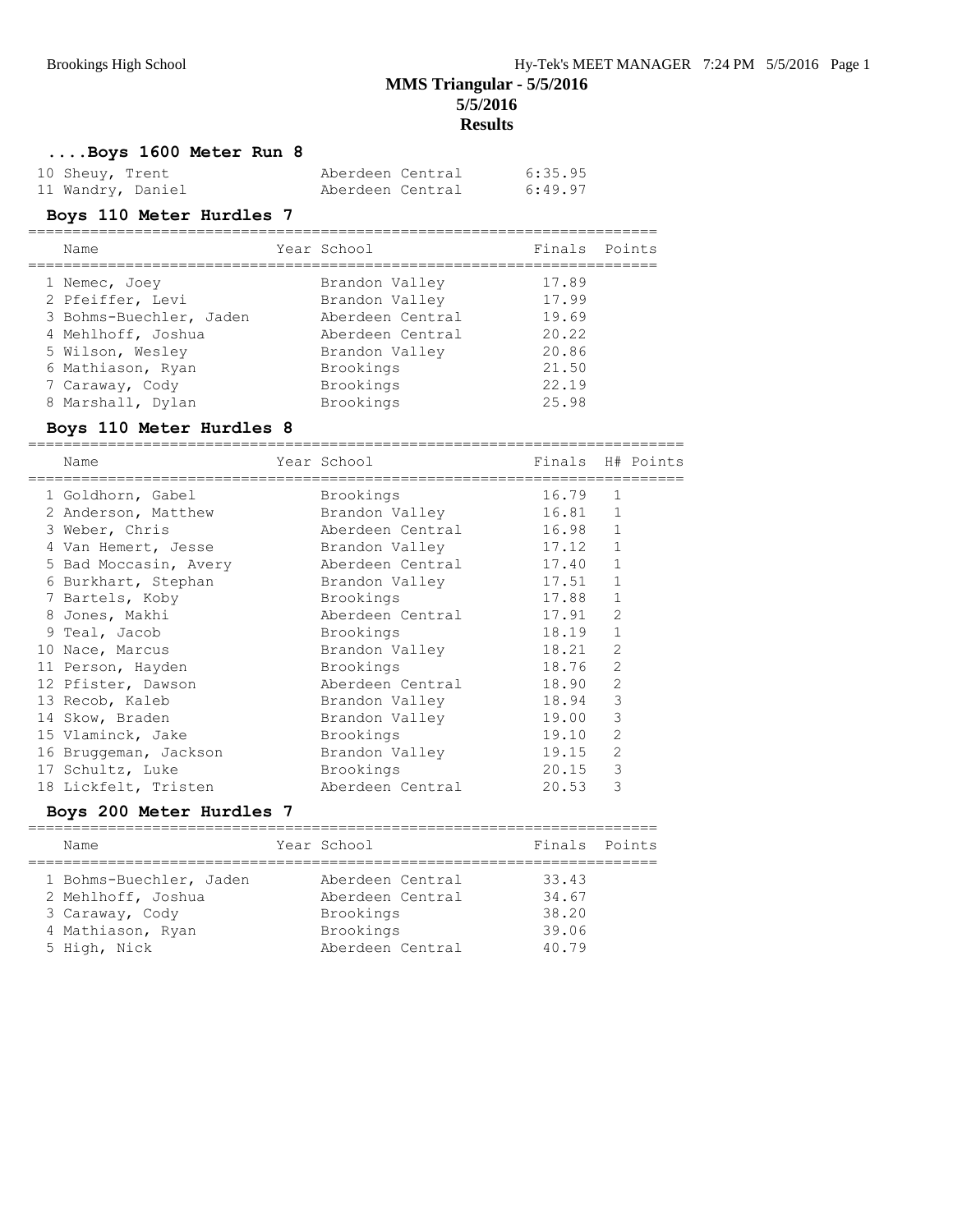# **Boys 200 Meter Hurdles 8**

| Name                                                                    |             | Year School      | Finals  | H# Points      |
|-------------------------------------------------------------------------|-------------|------------------|---------|----------------|
| 1 Van Hemert, Jesse                                                     |             | Brandon Valley   | 29.57   | 1              |
| 2 Roiger, Sean                                                          |             | Brookings        | 29.59   | 1              |
| 3 Bad Moccasin, Avery                                                   |             | Aberdeen Central | 29.73   | $\mathbf{1}$   |
| 4 Vlaminck, Jake                                                        |             | Brookings        | 30.16   | 1              |
| 5 Jones, Makhi                                                          |             | Aberdeen Central | 30.40   | 1              |
| 6 Goldhorn, Gabel                                                       |             | Brookings        | 30.70   | 2              |
| 7 Pfister, Dawson                                                       |             | Aberdeen Central | 30.76   | 2              |
| 8 Burkhart, Stephan                                                     |             | Brandon Valley   | 31.09   | $\mathbf{1}$   |
| 9 Person, Hayden                                                        |             | Brookings        | 31.16   | $\overline{2}$ |
| 10 Nace, Marcus                                                         |             | Brandon Valley   | 31.31   | $\mathbf{1}$   |
| 11 Bartels, Koby                                                        |             | Brookings        | 32.22   | 1              |
| 12 Lickfelt, Tristen                                                    |             | Aberdeen Central | 33.44   | 2              |
| 13 Dybdahl, Braden                                                      |             | Brandon Valley   | 33.65   | 2              |
| 14 Schultz, Luke                                                        |             | Brookings        | 33.93   | $\overline{2}$ |
| 15 House, Ethan                                                         |             | Brandon Valley   | 34.16   | 2              |
| Boys 4x100 Meter Relay 8                                                |             |                  |         |                |
| School                                                                  |             |                  | Finals  | Points         |
| 1 Brookings<br>$^{\prime}$ A $^{\prime}$                                |             |                  | 49.31   |                |
| 2 Aberdeen Central 'A'                                                  |             |                  | 49.98   |                |
| 3 Brandon Valley<br>' A'                                                |             |                  | 50.36   |                |
| 4 Brandon Valley<br>$^{\prime}$ B <sup><math>\prime</math></sup>        |             |                  | 54.93   |                |
| "C"<br>5 Brandon Valley                                                 |             |                  | 57.97   |                |
| "D"<br>6 Brandon Valley                                                 |             |                  | 1:01.56 |                |
| Boys 4x100 Meter Relay 7                                                |             |                  |         |                |
| School                                                                  |             |                  | Finals  | Points         |
| 1 Brookings<br>$^{\prime}$ A $^{\prime}$                                |             |                  | 54.79   |                |
| 2 Brandon Valley 'A'                                                    |             |                  | 55.47   |                |
| 3 Aberdeen Central<br>$^{\prime}$ A $^{\prime}$                         |             |                  | 55.87   |                |
| 4 Aberdeen Central<br>"B"                                               |             |                  | 1:01.75 |                |
| 5 Aberdeen Central<br>"C"                                               |             |                  | 1:02.66 |                |
| Boys 4x200 Meter Relay 7                                                |             |                  |         |                |
| School                                                                  |             |                  |         | Finals Points  |
| 1 Brandon Valley 'A'                                                    |             |                  | 1:53.94 |                |
| 2 Aberdeen Central 'A'                                                  |             |                  | 1:59.08 |                |
| 3 Brookings 'A'                                                         |             |                  | 2:00.69 |                |
| 4 Aberdeen Central<br>$^{\prime}$ B <sup><math>\prime</math></sup>      |             |                  | 2:17.11 |                |
| 5 Aberdeen Central<br>$\overline{\phantom{a}}$ $\overline{\phantom{a}}$ |             |                  | 2:18.80 |                |
| -- Brandon Valley<br>$\overline{B}$                                     |             |                  | DQ.     |                |
| Boys 4x200 Meter Relay 8                                                |             |                  |         |                |
| School                                                                  | =========== |                  |         | Finals Points  |
| --------------------------------<br>1 Brookings 'A'                     |             |                  | 1:46.96 |                |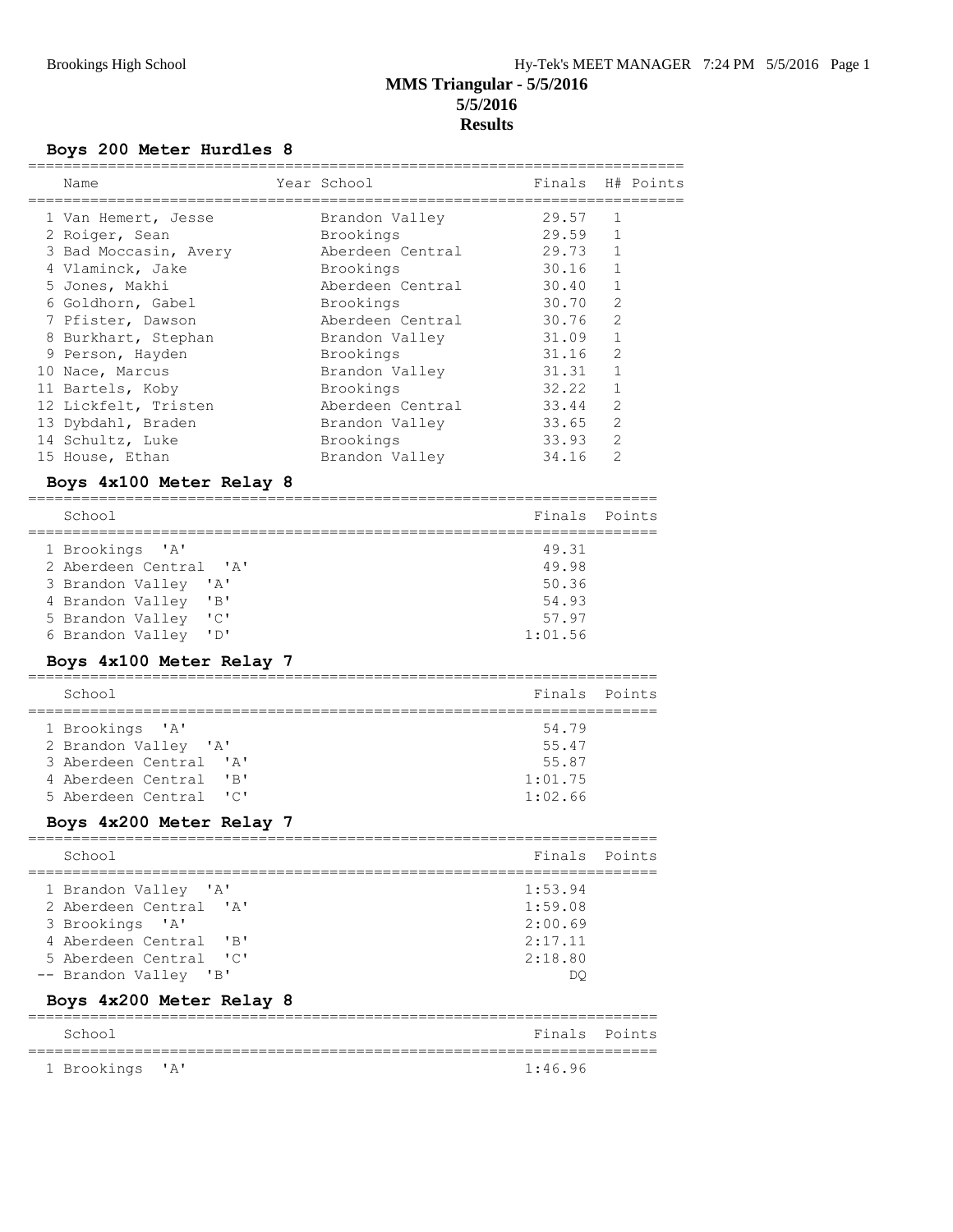# **MMS Triangular - 5/5/2016 5/5/2016**

### **Results**

## **....Boys 4x200 Meter Relay 8**

| 2 Brandon Valley 'A'   | 1:47.38 |
|------------------------|---------|
| 3 Aberdeen Central 'A' | 1:48.24 |
| 4 Brandon Valley 'B'   | 1:56.52 |
| 5 Aberdeen Central 'B' | 2:08.14 |

### **Boys 4x400 Meter Relay 7**

| School                                                            | Finals Points                 |  |
|-------------------------------------------------------------------|-------------------------------|--|
| 1 Brandon Valley 'A'<br>2 Brookings 'A'<br>3 Aberdeen Central 'A' | 4:25.22<br>4:31.08<br>4:32.64 |  |

### **Boys 4x400 Meter Relay 8**

| School               | Finals Points |  |
|----------------------|---------------|--|
| 1 Brookings 'A'      | 4:12.89       |  |
| 2 Brandon Valley 'A' | 4:22.42       |  |

### **Boys 800 Sprint Medley 8**

| Finals Points<br>School<br>1:52.87<br>1 Brookings 'A'<br>2 Aberdeen Central 'A'<br>1:55.53<br>1:56.40<br>3 Brandon Valley 'A'<br>2:08.89<br>4 Brandon Valley 'B' |                        |         |  |
|------------------------------------------------------------------------------------------------------------------------------------------------------------------|------------------------|---------|--|
|                                                                                                                                                                  |                        |         |  |
|                                                                                                                                                                  | 5 Aberdeen Central 'B' | 2:12.11 |  |

### **Boys 800 Sprint Medley 7**

| School                                           | Finals Points |  |
|--------------------------------------------------|---------------|--|
| 1 Brandon Valley 'A'                             | 2:01.73       |  |
| 2 Brookings 'A'                                  | 2:05.56       |  |
| 3 Aberdeen Central 'A'                           | 2:06.11       |  |
| 4 Brandon Valley 'B'                             | 2:06.39       |  |
| 5 Aberdeen Central<br>$^{\prime}$ B <sup>1</sup> | 2:23.70       |  |
| 6 Aberdeen Central 'C'                           | 2:31.58       |  |
|                                                  |               |  |

### **Boys High Jump 8**

| Name                | Year School      | Finals Points |  |
|---------------------|------------------|---------------|--|
| 1 McCann, Ty        | Brandon Valley   | $5 - 06.00$   |  |
| 2 Jones, Makhi      | Aberdeen Central | $5 - 00.00$   |  |
| 3 Terkart, Gavin    | Brandon Valley   | $4 - 10.00$   |  |
| 3 Recob, Kaleb      | Brandon Valley   | $4 - 10.00$   |  |
| 5 Anderson, Matthew | Brandon Valley   | $4 - 08.00$   |  |
| 5 Roiger, Sean      | Brookings        | $4 - 08.00$   |  |
| 7 Scholten, Thomas  | Brandon Valley   | $J4 - 08.00$  |  |
|                     |                  |               |  |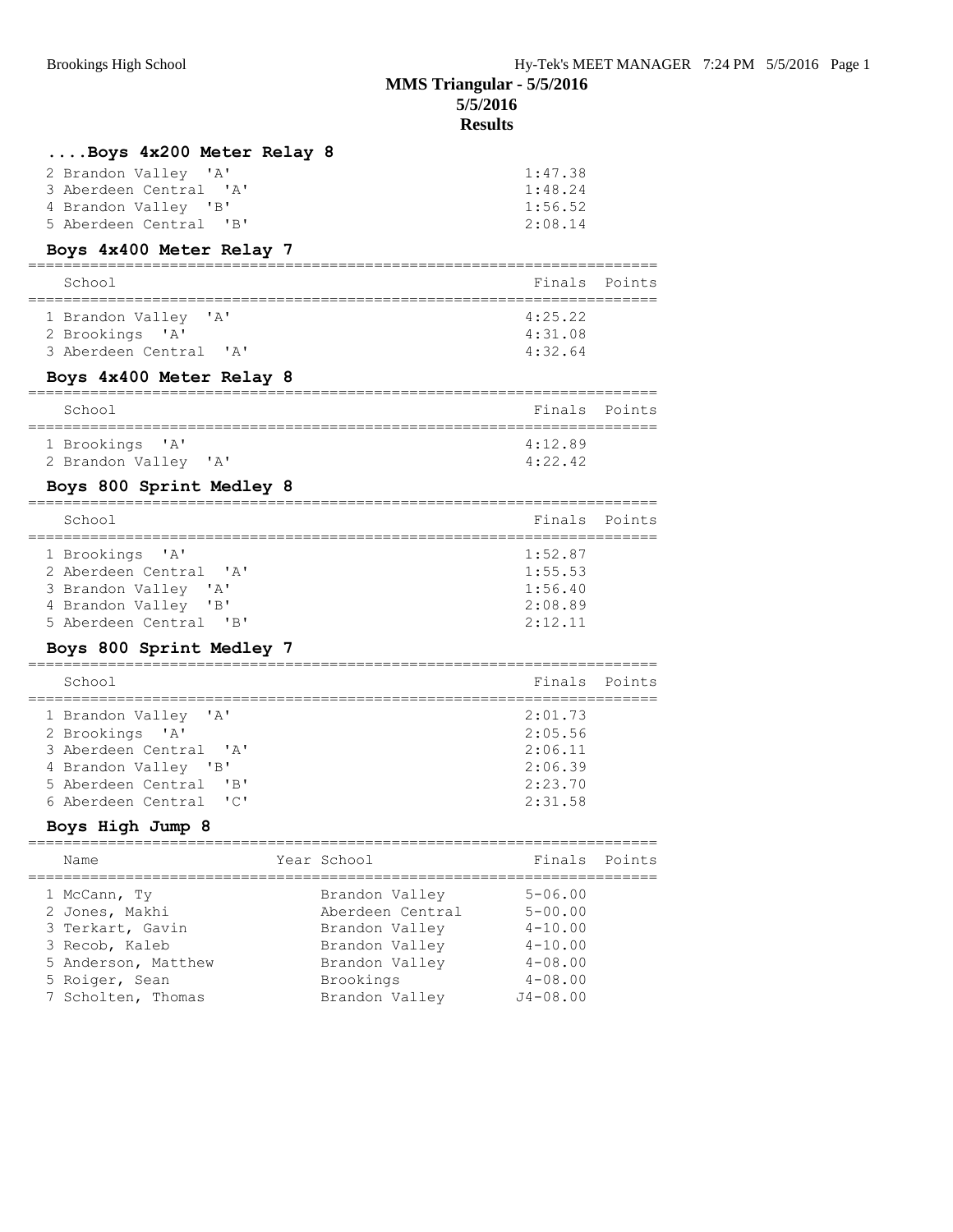## **....Boys High Jump 8**

| 7 Sylliaasen, Cole  | Brandon Valley   | $J4 - 08.00$ |
|---------------------|------------------|--------------|
| 8 Kjenstad, Ethan   | Brandon Valley   | $J4 - 08.00$ |
| 9 Messerli, Daniel  | Brookings        | $J4 - 08.00$ |
| 9 Van Hemert, Jesse | Brandon Valley   | $J4 - 08.00$ |
| 11 Stoebner, Dillon | Aberdeen Central | $J4 - 08.00$ |
| 13 House, Ethan     | Brandon Valley   | $4 - 06.00$  |
| 14 Wright, Caden    | Brookings        | $4 - 04.00$  |
| 14 Eidem, Carter    | Brookings        | $4 - 04.00$  |
| -- Bartels, Koby    | Brookings        | ΝH           |

## **Boys High Jump 7**

| Name                | Year School      | Finals Points |  |
|---------------------|------------------|---------------|--|
| 1 McCafferty, Aiden | Aberdeen Central | $4 - 10.00$   |  |
| 2 Vigants, Austin   | Brandon Valley   | $4 - 08.00$   |  |
| 2 Lloyd, Aydin      | Brandon Valley   | $4 - 08.00$   |  |
| 4 Burckhard, Reece  | Aberdeen Central | $4 - 06.00$   |  |
| 5 Fields, Keegan    | Brookings        | $J4 - 06.00$  |  |
| 6 Lacey, Ethan      | Brandon Valley   | $4 - 04.00$   |  |
| 7 Portz, Isaac      | Brookings        | $J4 - 04.00$  |  |
| 8 Burch, Luke       | Brandon Valley   | $J4 - 04.00$  |  |
| 9 Lambertz, Lawson  | Brandon Valley   | $4 - 02.00$   |  |
| 9 Bebensee, Jonah   | Brandon Valley   | $4 - 02.00$   |  |
| 11 Hammrich, Henry  | Brookings        | $4 - 00.00$   |  |
| 11 Kelley, Jackson  | Brookings        | $4 - 00.00$   |  |
| 11 Peters, Dayvon   | Aberdeen Central | $4 - 00.00$   |  |
| -- Noordsy, John    | Brookings        | NΗ            |  |
| -- Mathiason, Ryan  | Brookings        | ΝH            |  |
| -- Bebensee, Mason  | Brookings        | ΝH            |  |
| -- Evers, Logan     | Brookings        | NΗ            |  |
|                     |                  |               |  |

### **Boys Pole Vault 8**

| Name              | Year School      | Finals Points |  |
|-------------------|------------------|---------------|--|
| 1 Grote, Alex     | Aberdeen Central | $8 - 06.00$   |  |
| 2 Smith, Jack     | Brandon Valley   | $7 - 00.00$   |  |
| 3 Marso, Hunter   | Brandon Valley   | $J7 - 00.00$  |  |
| 4 Skow, Braden    | Brandon Valley   | $6 - 06.00$   |  |
| 5 McCann, Ty      | Brandon Valley   | $J6 - 06.00$  |  |
| 6 Zelinsky, Rhett | Brookings        | $J6 - 06.00$  |  |
| 7 Riggins, Tyler  | Brookings        | $6 - 00.00$   |  |
| -- Nagel, Logan   | Aberdeen Central | NΗ            |  |
| -- Park, Joseph   | Brookings        | NΗ            |  |
|                   |                  |               |  |

## **Boys Pole Vault 7**

| Name            | Year School    | Finals Points |
|-----------------|----------------|---------------|
| 1 Johnson, Tate | Brandon Valley | $7 - 06.00$   |
| 2 Kocer, Luke   | Brandon Valley | $7 - 00.00$   |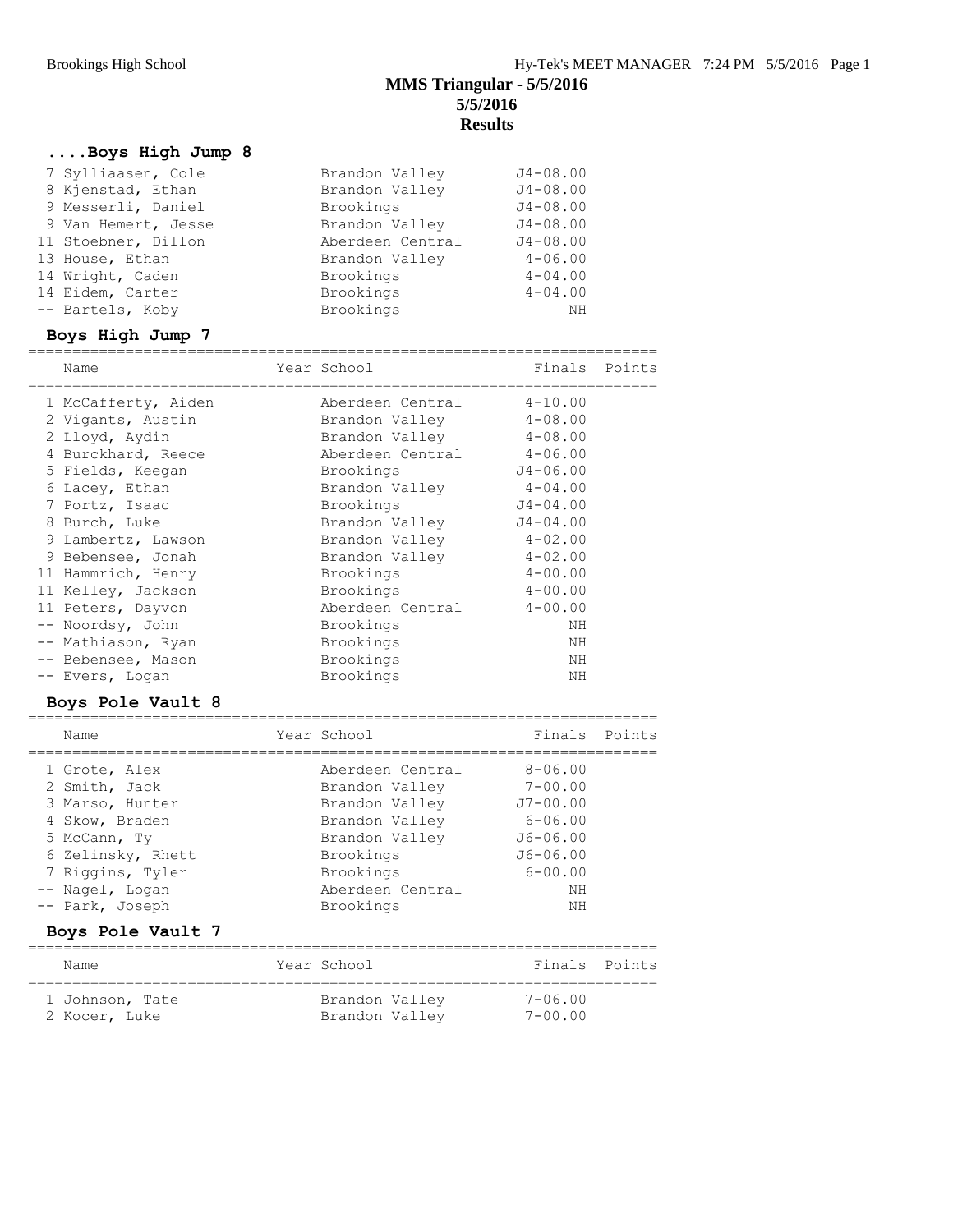# **....Boys Pole Vault 7**

| 3 Hai, Kobe          | Brookings        | $6 - 06.00$  |
|----------------------|------------------|--------------|
| 4 Bowser, Kobe       | Brookings        | $J6 - 06.00$ |
| 5 McOuarie, Alex     | Aberdeen Central | $J6 - 06.00$ |
| 6 Klinkhammer, Isaac | Brandon Valley   | $J6 - 06.00$ |
| 7 Williams, Joey     | Brookings        | $J6 - 06.00$ |
| 8 Jacobsma, Nash     | Brookings        | $J6 - 06.00$ |
| 9 Johnson, Ike       | Brookings        | $6 - 00.00$  |
| 10 Fischer, Eli      | Aberdeen Central | $J6 - 00.00$ |
| 11 Grote, Nicholas   | Aberdeen Central | $5 - 00.00$  |
| 11 Jellis, Devan     | Brandon Valley   | $5 - 00.00$  |
| -- Murphy, Sean      | Brookings        | ΝH           |

### **Boys Long Jump 8**

| Name                    | Year School      | Finals       | Points |
|-------------------------|------------------|--------------|--------|
| 1 Stoebner, Dillon      | Aberdeen Central | $18 - 01.00$ |        |
| 2 Jones, Makhi          | Aberdeen Central | $16 - 03.50$ |        |
| 3 Christenson, Grayson  | Brandon Valley   | $15 - 08.00$ |        |
| 4 Steckler, David       | Aberdeen Central | $15 - 06.00$ |        |
| 5 Nichols, Caden        | Brandon Valley   | $15 - 03.50$ |        |
| 6 Van Hemert, Jesse     | Brandon Valley   | $15 - 01.00$ |        |
| 7 Shepardson, Tanner    | Brookings        | $15 - 00.00$ |        |
| 8 Peyton, Dayne         | Brandon Valley   | $14 - 10.50$ |        |
| 8<br>Eberspacher, Ethan | Brandon Valley   | $14 - 10.50$ |        |
| 10 Labrie, Jaxon        | Brandon Valley   | $14 - 06.50$ |        |
| 11 Pfister, Dawson      | Aberdeen Central | $14 - 02.00$ |        |
| 12 Nace, Marcus         | Brandon Valley   | $14 - 00.00$ |        |
| 13 Marso, Hunter        | Brandon Valley   | $13 - 09.00$ |        |
| 14 Mc Elhany, Cole      | Brookings        | $13 - 01.00$ |        |
| 15 Merritt, Carter      | Brookings        | $12 - 11.00$ |        |
| 16 Schultz, Luke        | Brookings        | $12 - 04.50$ |        |
| 17 Zelinsky, Rhett      | Brookings        | $12 - 04.25$ |        |
| 18 Terveer, Lake        | Brandon Valley   | $12 - 02.00$ |        |
|                         |                  |              |        |

### **Boys Long Jump 7**

| Name                | Year School      | Finals       | Points |
|---------------------|------------------|--------------|--------|
| 1 Lambertz, Lawson  | Brandon Valley   | $15 - 06.00$ |        |
| 2 Getty, Jared      | Aberdeen Central | $15 - 01.00$ |        |
| 3 McCafferty, Aiden | Aberdeen Central | $14 - 06.00$ |        |
| 4 Portz, Isaac      | Brookings        | $14 - 01.00$ |        |
| 5 Hilton, Jackson   | Brandon Valley   | $13 - 10.00$ |        |
| 6 Westcott, Tyler   | Brandon Valley   | $13 - 09.50$ |        |
| 7 Lacey, Ethan      | Brandon Valley   | $13 - 07.50$ |        |
| 8 Burckhard, Reece  | Aberdeen Central | $13 - 05.00$ |        |
| 9 Kroqman, Jackson  | Brookings        | $13 - 03.00$ |        |
| 9 Mahlum, Cole      | Brookings        | $13 - 03.00$ |        |
| 11 Bebensee, Jonah  | Brandon Valley   | $13 - 02.50$ |        |
| 12 Struck, Max      | Brookings        | $13 - 02.00$ |        |
| 13 Hoffman, Tyler   | Aberdeen Central | $12 - 05.50$ |        |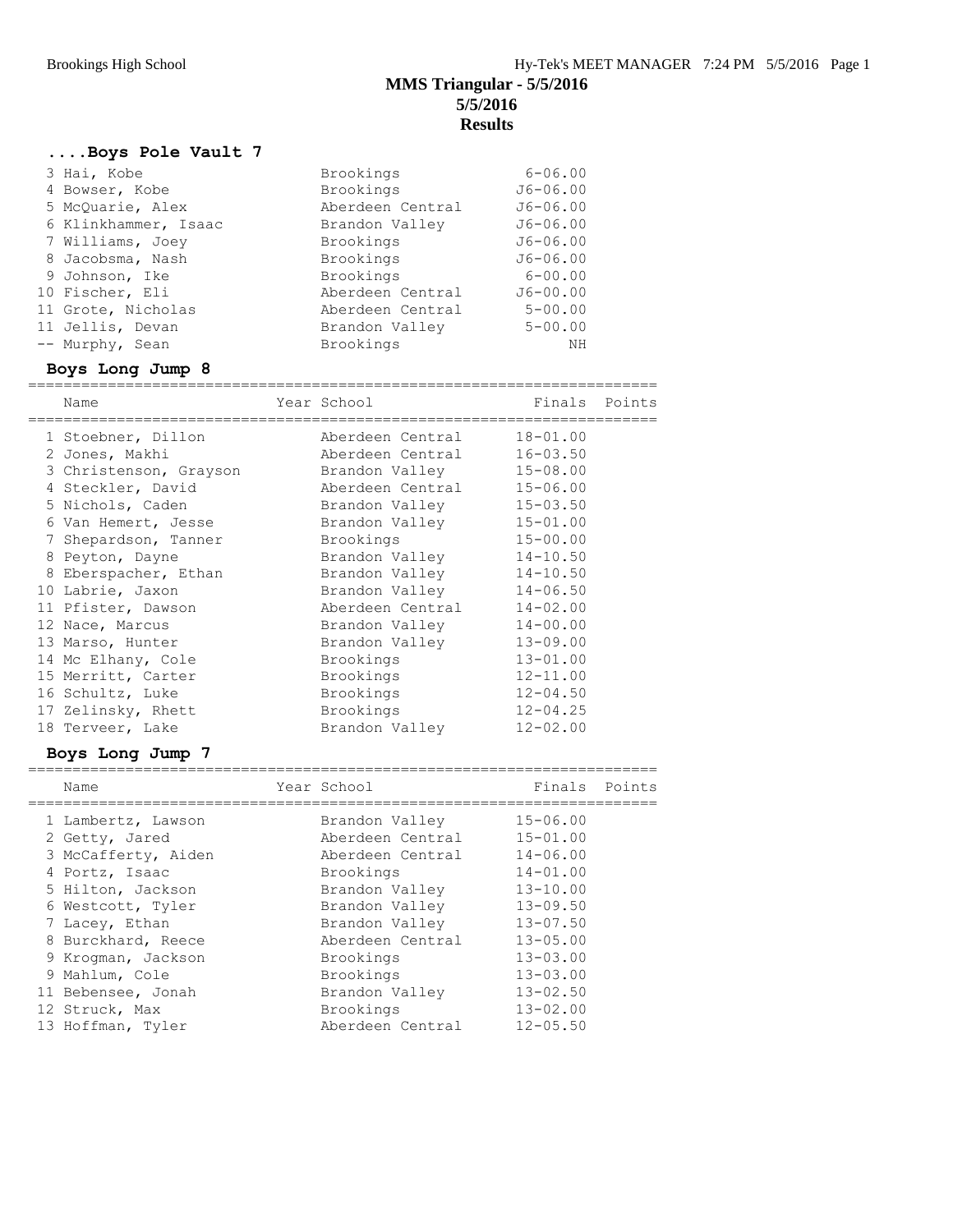# **....Boys Long Jump 7**

| 14 Ganje, Jaydon  | Aberdeen Central | $12 - 03.50$ |
|-------------------|------------------|--------------|
| 15 Hai, Kobe      | Brookings        | $12 - 03.00$ |
| 16 Fjerstad, Seth | Brandon Valley   | $12 - 02.00$ |
| 17 Wilson, Wesley | Brandon Valley   | $11 - 11.00$ |
| 18 Bertsch, Noah  | Brandon Valley   | $11 - 09.00$ |
| 19 High, Nick     | Aberdeen Central | $11 - 04.00$ |
| 20 Noordsy, John  | Brookings        | $11 - 02.50$ |
| 21 Reed, Brody    | Brookings        | $10 - 08.00$ |
| -- Johnson, Ike   | Brookings        | <b>ND</b>    |

# **Boys Shot Put 8**

|  | Name                      | Year School<br>-------------------- | Finals Points |  |
|--|---------------------------|-------------------------------------|---------------|--|
|  | 1 Sorenson, Jorey         | Brandon Valley                      | $41 - 10.00$  |  |
|  | 2 Bruggeman, Jackson      | Brandon Valley                      | $37 - 01.00$  |  |
|  | 3 Bell, Logan             | Aberdeen Central                    | $36 - 07.00$  |  |
|  | 4 Haas, Wyatt             | Brandon Valley                      | $35 - 01.00$  |  |
|  | 5 Bullis-Rodriguez, Isaac | Brandon Valley                      | $34 - 09.00$  |  |
|  | 6 Burns, Theo             | Brookings                           | $34 - 05.00$  |  |
|  | 7 Bieber, JT              | Brandon Valley                      | $34 - 04.00$  |  |
|  | 8 Meinert, Hunter         | Brandon Valley                      | $34 - 00.00$  |  |
|  | 9 Fuks, Jeff              | Brookings                           | $33 - 06.00$  |  |
|  | 10 Terkart, Gavin         | Brandon Valley                      | $33 - 01.00$  |  |
|  | 11 Miller, Gus            | Brookings                           | $32 - 11.00$  |  |
|  | 12 Lee, Josh              | Brandon Valley                      | $32 - 08.00$  |  |
|  | 13 DeHoet, Brody          | Aberdeen Central                    | $31 - 11.00$  |  |
|  | 14 Stauffacher, Adam      | Brookings                           | $29 - 07.00$  |  |
|  | 15 Ammann, Brady          | Brookings                           | $28 - 00.00$  |  |
|  | 16 Meister, Reece         | Aberdeen Central                    | $27 - 05.00$  |  |
|  | 17 Barber, Blake          | Brandon Valley                      | $27 - 04.00$  |  |
|  | 18 Smidt, Aaron           | Brookings                           | $26 - 03.00$  |  |
|  | 19 Jacobsma, Cayden       | Brookings                           | $25 - 06.00$  |  |
|  | 20 Sanchez, Mark          | Brookings                           | $21 - 10.00$  |  |
|  |                           |                                     |               |  |

### **Boys Shot Put 7**

| Name                | Year School      | Finals       | Points |
|---------------------|------------------|--------------|--------|
| 1 Mullet, Jaxen     | Brandon Valley   | $37 - 11.00$ |        |
| 2 Swenson, Drake    | Brandon Valley   | $34 - 02.50$ |        |
| 3 Collins, Sean     | Brookings        | $32 - 05.00$ |        |
| 4 Miller, Daunte    | Brandon Valley   | $30 - 09.00$ |        |
| 5 Meier, Benton     | Brandon Valley   | $28 - 06.00$ |        |
| 6 Dewitt, Wesley    | Brandon Valley   | $28 - 05.00$ |        |
| 7 Stulken, Carter   | Aberdeen Central | $28 - 03.00$ |        |
| 8 Evers, Logan      | Brookings        | $27 - 02.00$ |        |
| 9 Honkomp, Jamison  | Brookings        | $25 - 05.00$ |        |
| 10 Cunningham, Nick | Aberdeen Central | $23 - 07.00$ |        |
| 11 Koenig, Wes      | Brookings        | $22 - 08.00$ |        |
| 12 Marshall, Dylan  | Brookings        | $22 - 06.00$ |        |
| 13 Sanchez, Mark    | Brookings        | $20 - 01.00$ |        |